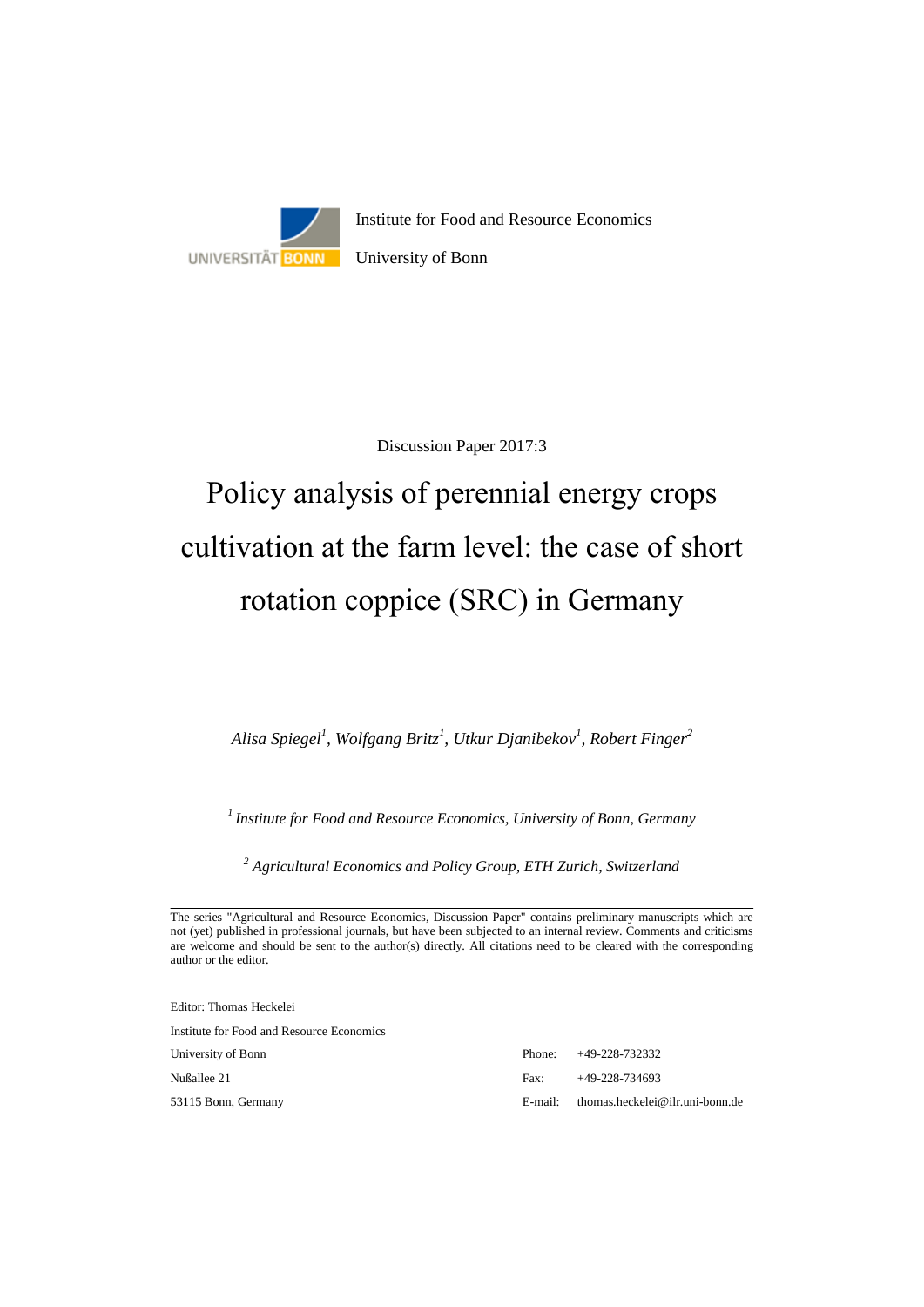# Policy analysis of perennial energy crops cultivation at the farm level: the case of short rotation coppice (SRC) in Germany

*Alisa Spiegel, Wolfgang Britz, Utkur Djanibekov, Robert Finger*

#### **Abstract**

Perennial energy crops such as short rotation coppice (SRC) have gained interest among both farmers and policy makers. SRC is characterized by fast biomass production, low-input use and high managerial flexibility. In addition, SRC provides environmental benefits compared with competing crops and contributes to the transition process towards renewable energy sources. Yet, the combination of high irreversible costs and uncertainties hampers SRC adoption by farmers. Policy instruments that are currently implemented to foster SRC adoption in Germany show limited success. In this study, we therefore assess different policy measures to incentivize the adoption of SRC in terms of their efficiency and farm-level effect while taking into account uncertainties related to SRC cultivation. We use the combination of the stochastic programming and the real options approaches. Our case study focuses on poplar production in Germany. We analyse four policy measures to foster SRC cultivation, i.e. a planting subsidy, a price floor, a guaranteed price and increasing the "Ecological Focus Area" (EFA) weighting coefficient within the Common Agricultural Policy of the European Union. Our results show that the recently implemented planting subsidy could create incentives to adopt SRC by leading to a substantial increase in farm income. However, increasing the EFA coefficient and a price floor are more efficient in terms of governmental expenditures; while a guaranteed price triggers immediate introduction of SRC.

**Keywords:** biomass; policy regulation; stochastic programming; uncertainty **JEL classification:** C63, Q12, Q15, Q18, Q28, Q42, Q48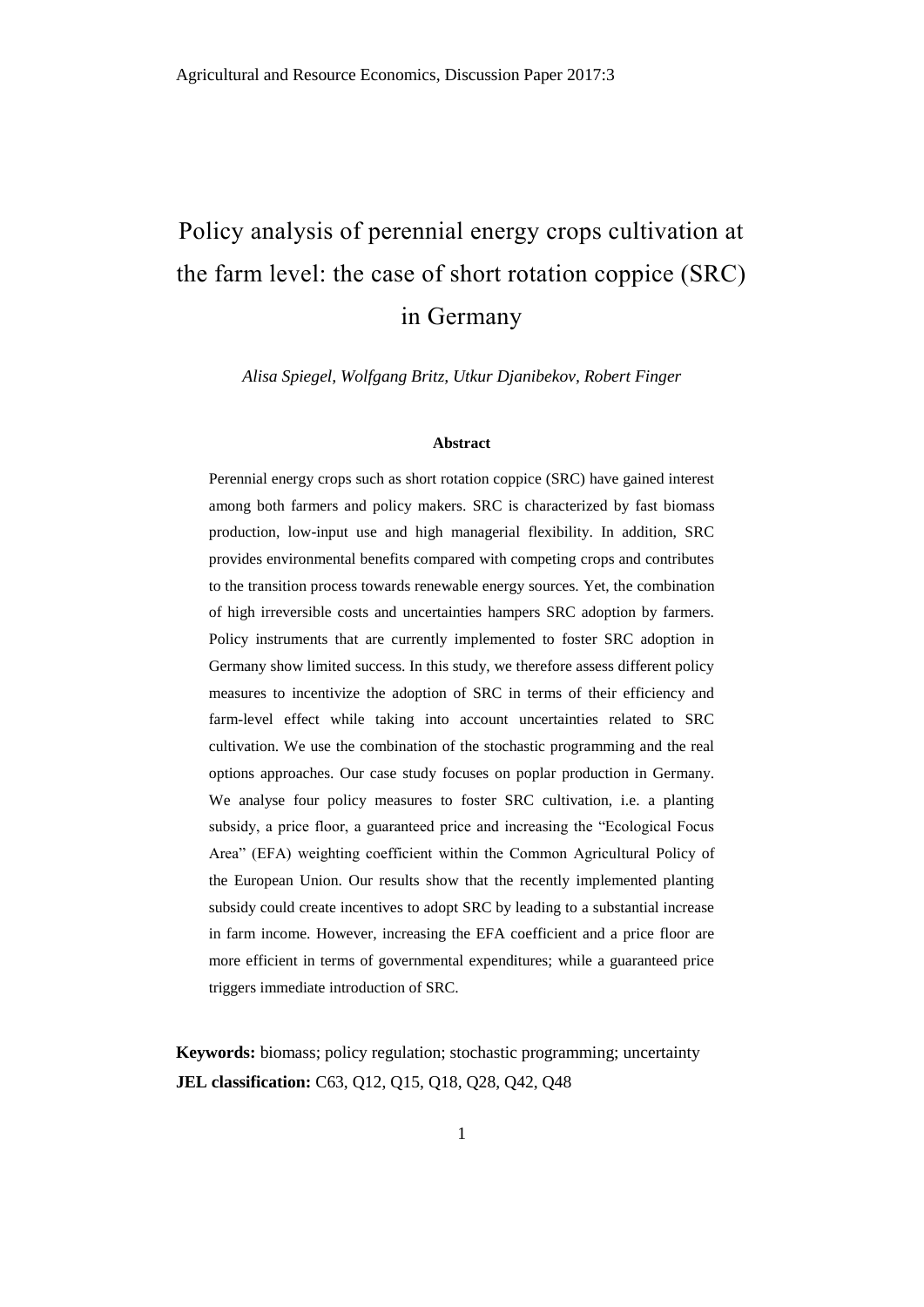## **1 Introduction**

 $\overline{a}$ 

In the light of increasing global energy demand, non-fossil energy sources including bioenergy become of growing importance (Zeddies et al. 2012, p.7; Muehlenhof 2013, p.16). This is particularly the case for Germany, where the transition process towards renewable energy sources is strongly supported by legislative changes. In that so-called called Energiewende (Bundesregierung 2017a) biomass*<sup>1</sup>* is considered as one of the most important energy sources (Bundesregierung 2017b). However, existing biomass programs based on traditional field crops such as maize or rapeseed are found to have limited environmental benefits, while being costly in terms of governmental expenditures (e.g. Britz and Hertel 2011; Britz and Delzeit 2013). Therefore, short rotation coppice (SRC) has gained an interest as a source of biomass; with poplar cultivation being most popular in Germany (Hauk, Wittkopf, and Knoke 2014, p.406). SRC as a perennial crop provides environmental benefits compared to traditional arable field crops such as reduction of soil erosion, increase in biodiversity and landscape diversity (Rokwood 2014, pp.5–6). Using fast growing trees and being not clear-cut at harvest, SRC can be harvested several times with the intervals between two and five years<sup>2</sup> during its lifetime of about 20 years<sup>3</sup>. Additionally, SRC is usually harvested in winter season, when on-farm labour resources are more easily available. The main economic advantage of SRC is hence low competition with other crops for farm labour (Faasch and Patenaude 2012).

<sup>&</sup>lt;sup>1</sup> See Brosowski et al. (2016) for a comprehensive overview of potential and utilization of biomass in Germany.

<sup>&</sup>lt;sup>2</sup> Flexibility in harvesting interval depends on the end product. We restrict ourselves to the most common end product in Germany, namely wood chips, and therefore to the harvesting interval from two to five years.

*<sup>3</sup>* According to the *Federal Forests Act* (1975), short rotation coppice or any perennial crop, rotated longer than 20 years and intended for logging, is recognized as forest, such that a re-conversion into farmland is legally complex.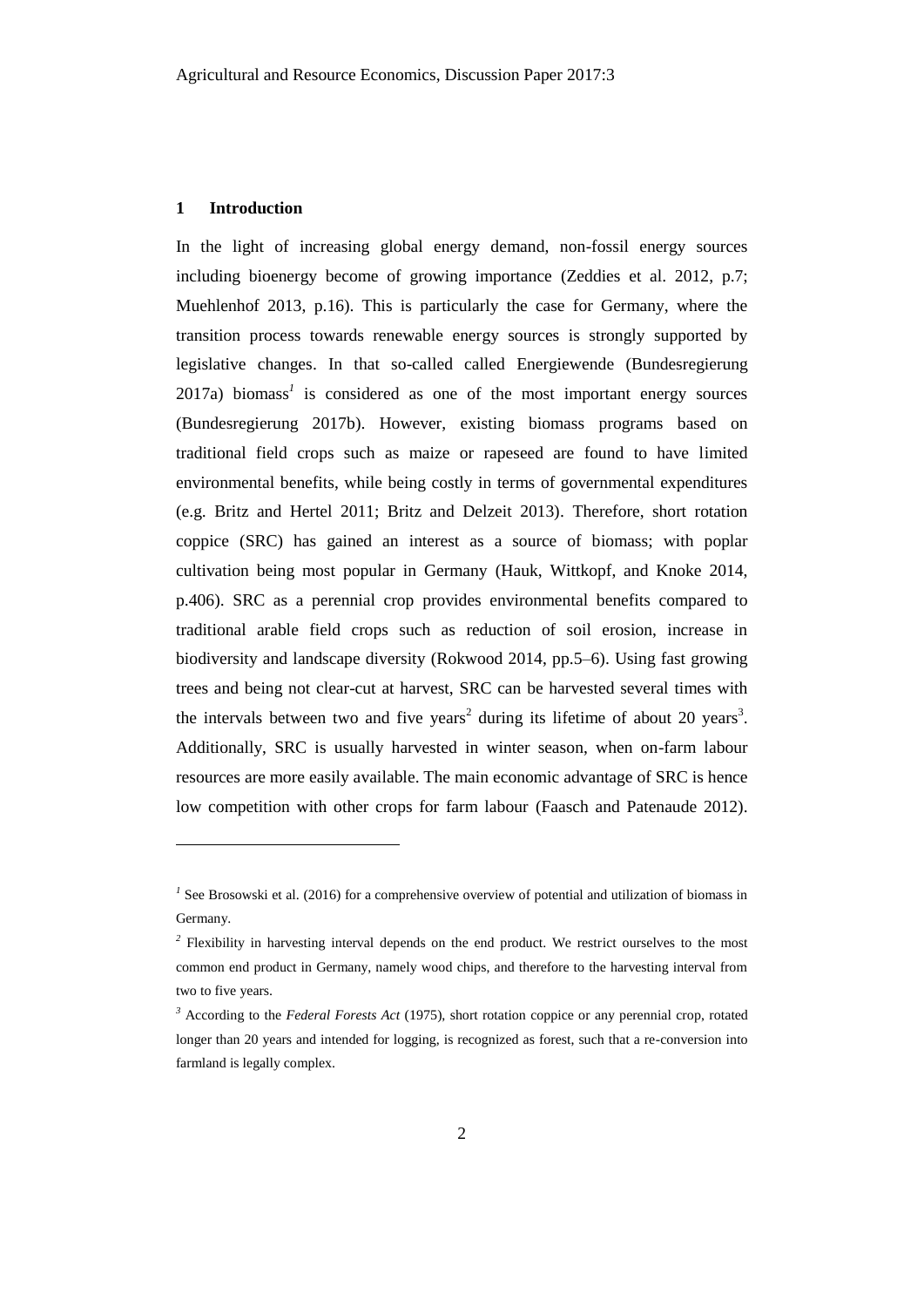However, German farmers do not plant SRC under current market conditions (Musshoff 2012; Schweier and Becker 2013; Kostrova et al. 2016). Considerable risks associated with SRC production due to volatile energy (i.e. output) prices combined with high irreversible planting and reconversion costs of SRC has been identified as major adoption hurdles (Hauk, Knoke, and Wittkopf 2014; Wolbert-Haverkamp and Musshoff 2014). As a result of limited economic attractiveness, SRC is cultivated only on about 5'000 hectares in Germany (Bemmann and Knust 2010), out of more than two Mio. hectares of potential area (Aust et al. 2014).

In order to increase the adoption of bioenergy crops by farmers, a large set of policy instruments have been proposed and discussed (see e.g. Mola-Yudego and Aronsson 2008; Faasch and Patenaude 2012; Hauk, Wittkopf, and Knoke 2014; Witzel and Finger 2016). However, despite the inability of current policies to foster larger area of SRC adoption, there exists no structured comparison of different policy instruments with regard to their performance (e.g. related governmental expenditures), outcome (e.g. energy output), and farm-level effects (e.g. on income). We aim to fill this research gap by using a farm-level analysis that assesses different policies to increase the adoption of SRC. We incorporate the importance of risks for farmers' investment decisions into SRC using the combination of the real option and stochastic programming approaches. Our framework allows an analysis and comparison of policies across various dimensions, including additional bioenergy production, governmental expenditures and farmers' incomes (based on Crabbé and Leroy (2012, p.5)). We use a case study in Mecklenburg – Western Pomerania (Germany), a region highly suitable for SRC cultivation and with large interest of policy makers to foster SRC adoption.

In order to identify the most promising policy measures, we conducted a review of studies on existing instruments supporting SRC and other perennial bioenergy crops as well as more generally policy measures reducing uncertainties hampering investment decisions of farmers. These policy measures can be classified into (i) cross-sector instruments such as taxation or quotas for fossil energy use (Mitchell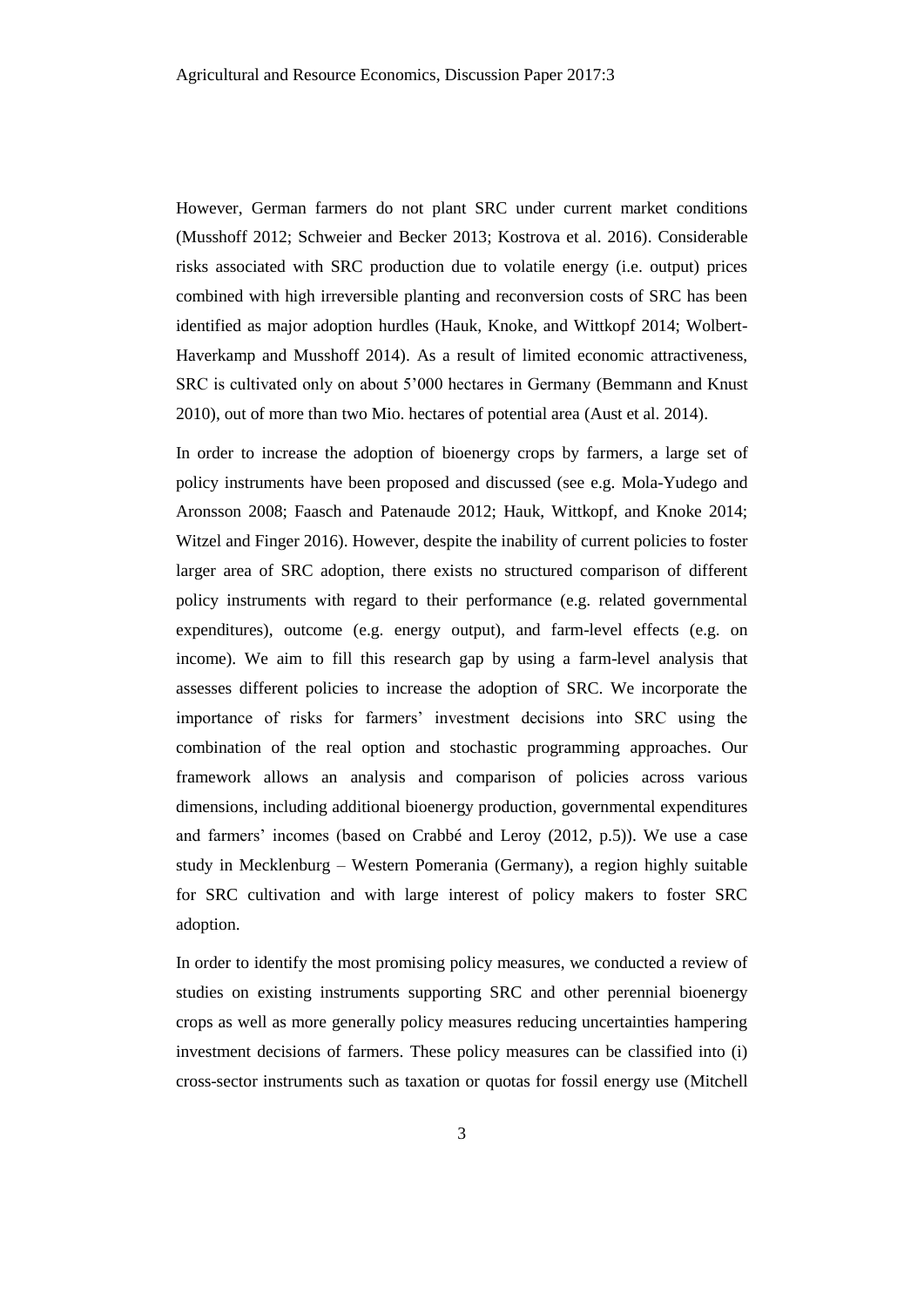2000), (ii) investment in research (e.g. Witzel and Finger 2016), and (iii) farm-level policy measures. Our farm-scale analysis focuses on the latter because quantification of farm-level decisions and their impacts is the necessary basis for subsequent analysis at higher scale and across sectors. More specifically, we identify four relevant policy measures: (i) environmental requirements within the Common Agricultural Policy (CAP) of the European Union (e.g. Lindegaard et al. 2016), which favour SRC over conventional arable crops, (ii) planting subsidies, which were recently introduced in our study region (MLU-MV 2015), as well as (iii) guaranteed prices (Mitchell, Bauknecht, and Connor 2006; Feil, Mußhoff, and Roeren-Wiemers 2013) and (iv) price floors (Feil, Musshoff, and Balmann 2013) for SRC biomass.

The remainder of the article is structured as follows. Having described the methodological approach including an overview of the farm-level optimization model, data, and details of the analysed policy scenarios, we present the results and discuss them. Finally, policy conclusions are drawn.

# **2 Methodology and Data**

### 2.1 *Characteristics of SRC and the resulting simulation model*

Short rotation coppice (SRC) is characterized by (i) partly irreversible costs of planting and harvesting; (ii) risks throughout the lifetime horizon; and (iii) temporal and spatial flexibility related to planting, harvesting and reconversion. These three aspects imply the existence of an option value, i.e. potential incentives of a farmer to wait and make an investment decision depending on the future states-of-nature (Pindyck 2004, p.199), which is captured by the real options theory. These conceptual advantages of the real options theory over the classical net present value approach for analysis of SRC adoption is also supported in the literature (Hauk, Knoke, and Wittkopf 2014; Fleten et al. 2016). However, the real options approach has been employed so far to analyse policy interventions supporting renewable energy on national level (Boomsma, Meade, and Fleten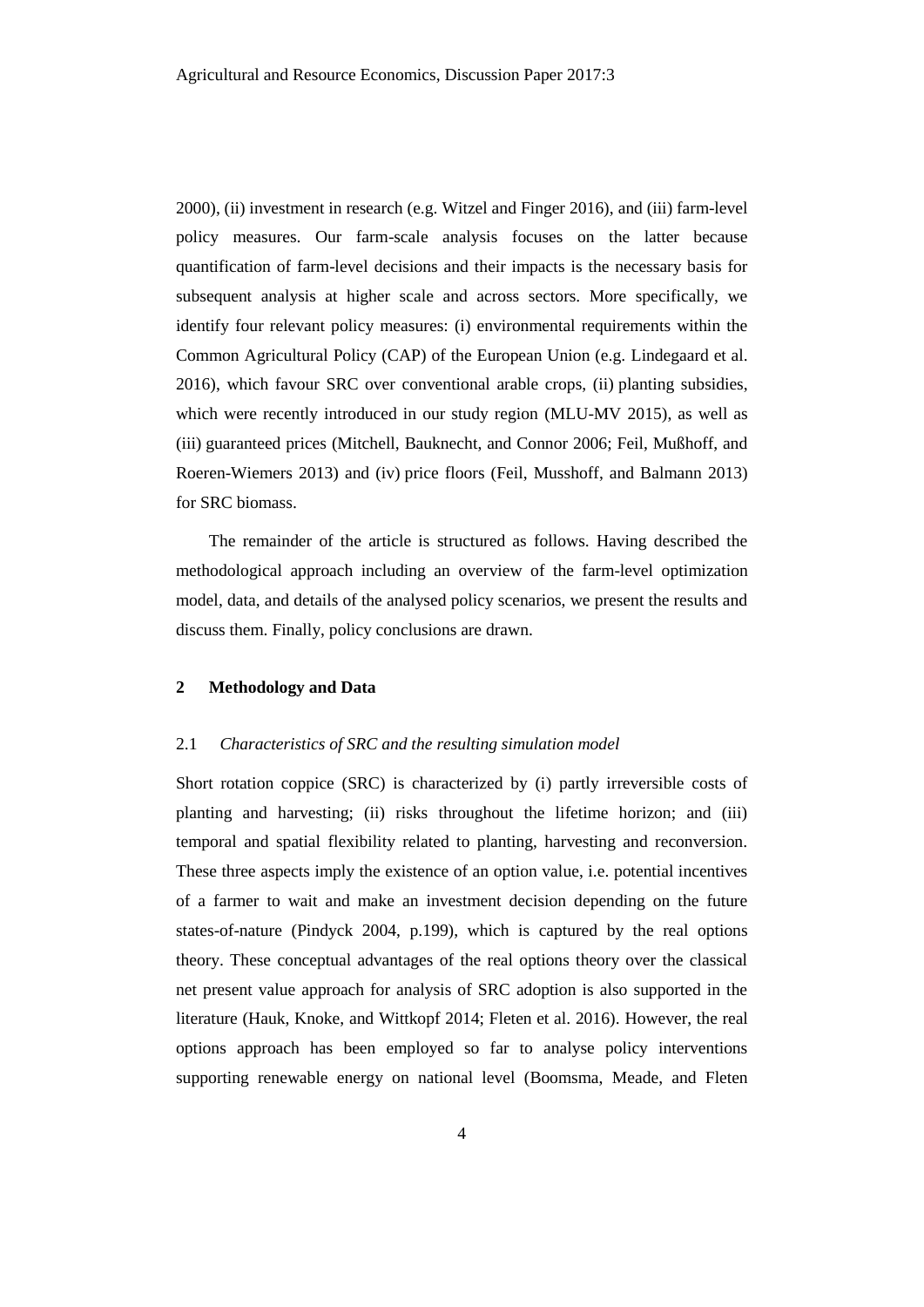2012; Haar and Haar 2017). In contrast, we simulate farm-level decisions related to SRC cultivation under different policy instruments.

Our analysis assumes a farmer managing land plots of predefined sizes that provide a total land endowment of 100 ha. The farmer decides about each plot whether to convert it into SRC. Hence, the land area under SRC is not fractional, but rather can be adjusted in a 5 ha step, i.e. 0, 5, 10, …100 ha. Planting of SRC on each plot is considered as an option that can be postponed for a maximum of three years or never exercised. Each harvesting can be conducted from two to five years after planting or latest harvesting. As mentioned above, the maximum age of a SRC plantation is legally restricted to 20 years, although an earlier reconversion back to annual crops is possible. The time horizon is therefore 24 years (Fig.1). Our model hence considers full managerial flexibility of SRC cultivation, i.e. (1) postponing the decision of setting up the plantation on each plot, (2) investing in different sized plantations by converting different plots, (3) reconversion of the plantation before the maximal age of the plantation is reached, and (4) flexible harvesting intervals.

Land not converted into SRC is devoted to alternative farm activities (as fractional shares). Constraints capture competition for land and labour endowments between SRC and alternative land uses: two annual crops, one of which is more labour intensive and more profitable, as well as set-aside land. The latter is introduced as an option to fulfil the "Ecological Focus Area" (EFA) requirements according to the latest Common Agricultural Policy reform. According to this requirement, large arable farms need to devote 5% of their farmland to EFA (BMEL 2015). Here, each hectare of set-aside land counts with a factor of 1. In contrast, SRC land or catch crops combined with arable crops are considered with a factor of 0.3 (BMEL 2015). However, since catch crops are planted in winter season (Pe'er et al. 2017, Table 1), they are assumed to not compete for land and labour with other crops. Figure 1 visualizes the competition of different farm activities in our model over the considered time horizon.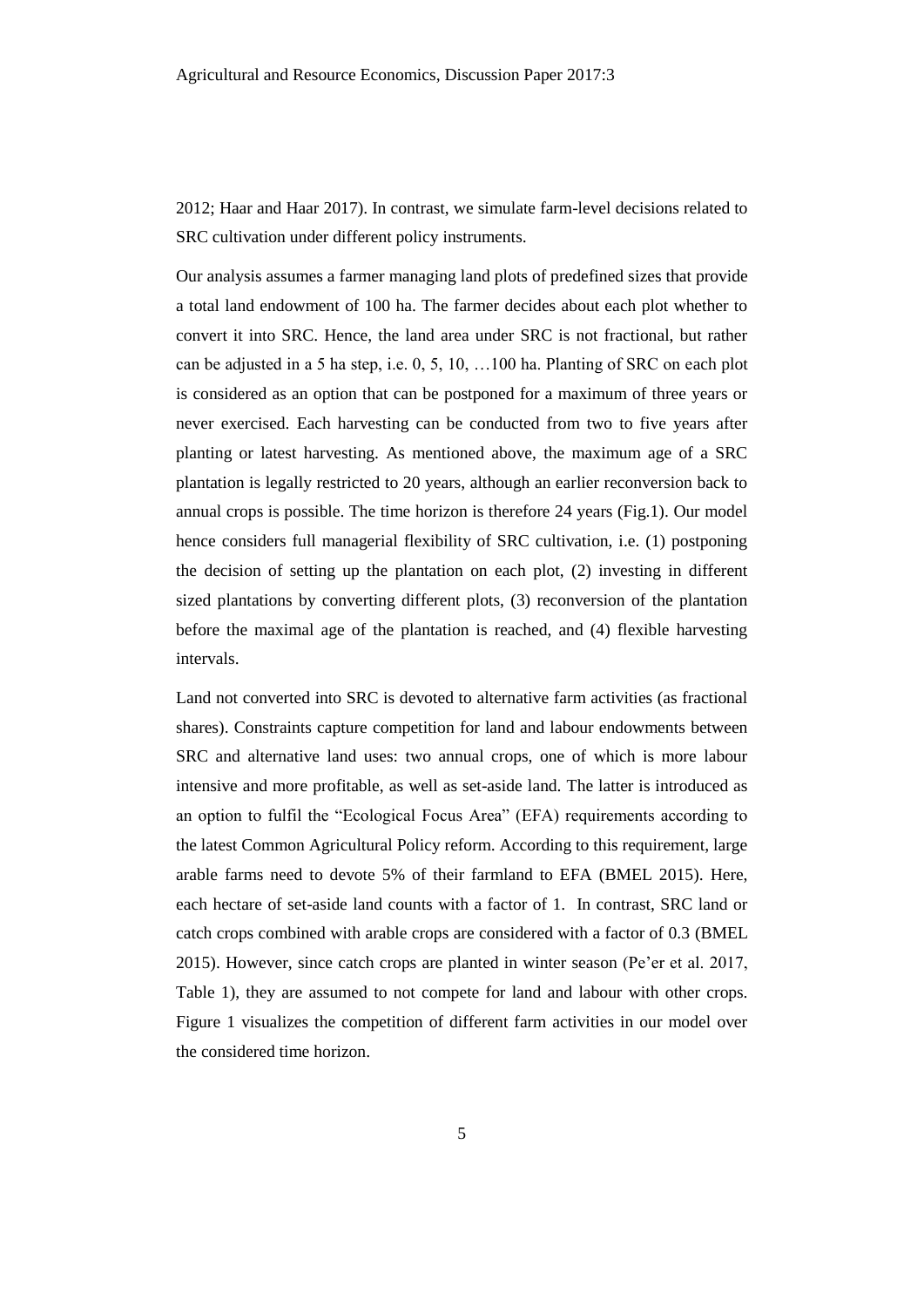

Figure 1: Overview of the dynamic farm-level model, included decision variables, and assumed parameters

As depicted in Figure 1, we assume that output prices of SRC and gross margins of arable crops are stochastic. For simplicity, we model only one stochastic process for the gross margin of arable crops based on a single mean-reverting process in natural logarithms. The simulated level for each node in the scenario tree is then modified with a simple fixed factor for each of the two crops. A correlation coefficient  $\rho$  between the price of SRC biomass and the gross margins of alternative crops enters the stochastic processes as follows (Schwartz and Smith 2000, p.896):

$$
dP_t = \mu_{SRC}(\theta_{SRC} - P_t)dt + \sigma_{SRC}dW_t^{SRC}
$$
  

$$
dGM_t = \mu_c(\theta_c - GM_t)dt + \rho\sigma_c dW_t^{SRC} + \sqrt{(1 - \rho^2)}\sigma_c dW_t^C
$$
 (1)

where

 $t$  – years  $SRC$  – short rotation coppice  $C$  – alternative crops (annual crops)  $P_t$  – price of SRC biomass;  $GM_t$  – gross margin of alternative crops;  $\mu_{SRC}$  and  $\mu_C$  – speed of reversion of the stochastic process;  $\theta_{SRC}$  and  $\theta_C$  – long-term average price of SRC biomass and gross margin of alternative crops respectively;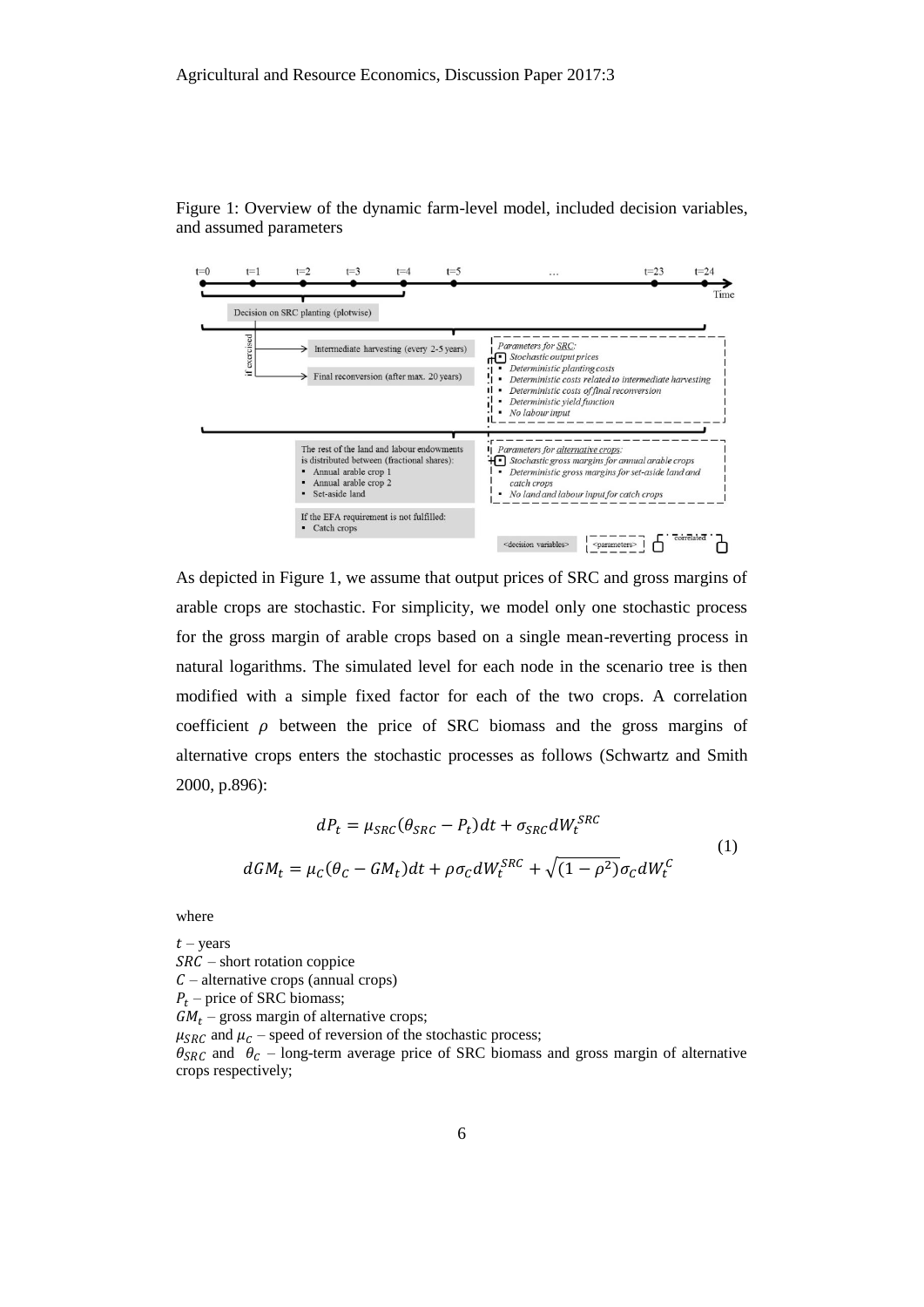$\sigma_{SRC}$  and  $\sigma_C$  – volatilities of SRC biomass price and gross margin of alternative crops respectively;

 $dW_t^{SRC}$  and  $dW_t^{C}$  – standard independent Brownian motions;

 $\rho$  – correlation coefficient between two Brownian motions.

The reason to consider a correlation between SRC biomass prices and gross margins of arable crops is twofold. On the one hand side, output prices for energy and food crops are positively correlated due to global competition for land and other inputs (Fritsche, Sims, and Monti 2010; Song, Zhao, and Swinton 2011, p.770). On the other hand side, prices for energy crops and costs of arable food crops cultivation are positively correlated as energy prices impact prices of intermediate inputs, especially diesel and agro-chemicals.

The simulation approach applied in our analysis consists of three steps. First, we simulate Monte-Carlo draws for the stochastic parameters, i.e. SRC biomass price and gross margins of alternative arable crops. The two stochastic processes yield for each draw both a SRC biomass price and a gross margin of alternative crops which are assigned to the nodes of the scenario tree (Fig. 2). Next, we reduce the obtained scenario tree using SCENRED2 (GAMS 2015) up to 200 leaves (Kostrova et al. 2016, pp.8–9) and combine it with the model described above (see Fig.1), assigned for every node of the reduced scenario tree. Note that every node of the reduced scenario tree is characterized by values for stochastic parameters and a probability of occurring; both result from scenario tree reduction. Finally, we solve the resulting stochastic dynamic problem in order to obtain the optimal solution with and without policy intervention (Fig.2). We use a mixed integer programming farm-level model due to various if-then type binary decisions in our problem. In order to avoid introducing in addition to binary variables also nonlinearities, we treat land area under SRC as not fractional. The dynamic stochastic programming approach is solved simultaneously over 24 years, considering many different potential developments of prices for SRC and competing crops.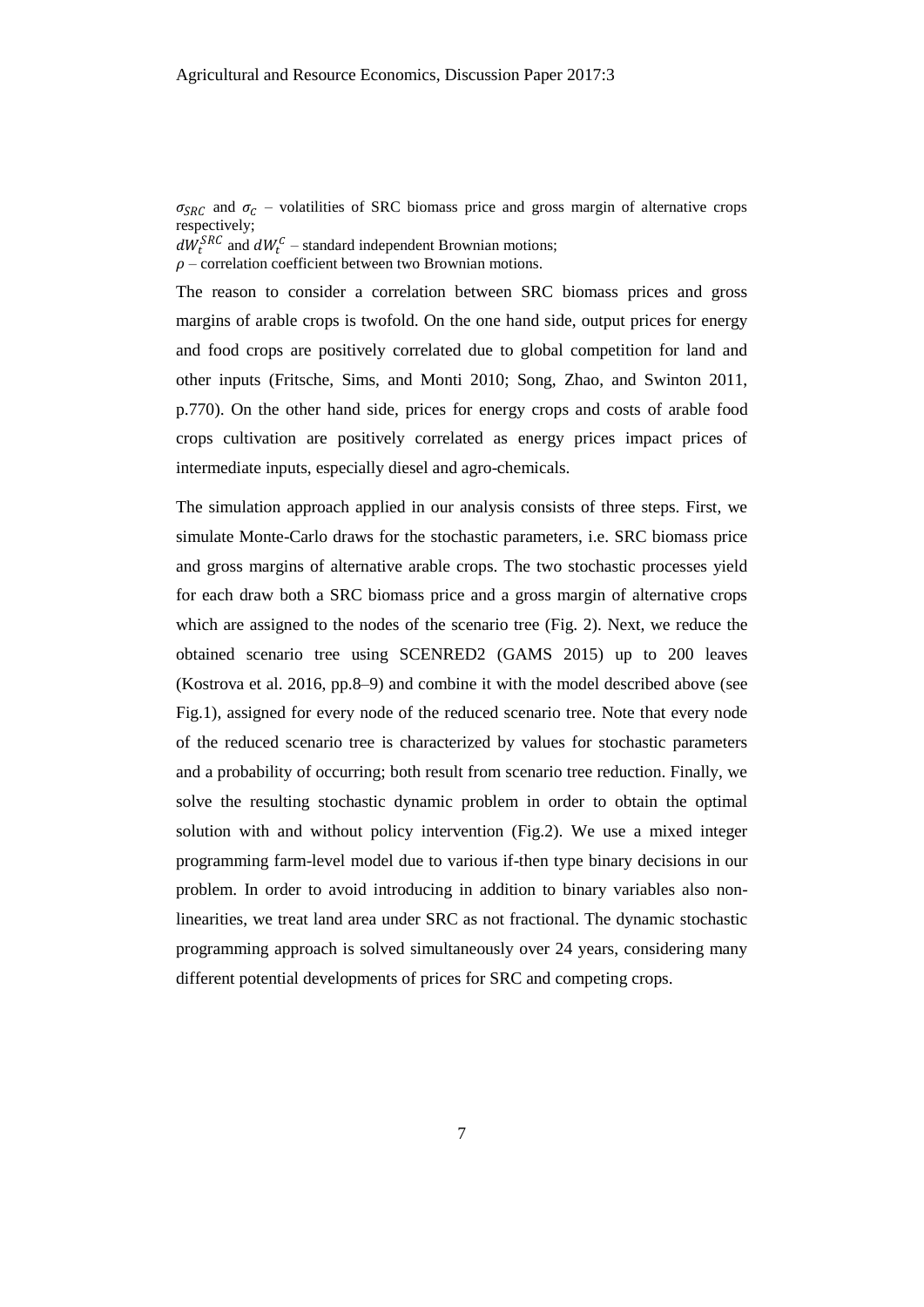

Figure 2. Solution approach step-by-step and employed software

# 2.2 *Case study and data*

l

Our case study is an exemplary farm in the German federal state Mecklenburg – Western Pomerania. Existing support for SRC planting in the region is threefold. First, SRC plantation is recognized as agricultural land and therefore granted with the so-called direct payments of the CAP*<sup>4</sup>* . Besides, SRC plantation can be recognized as "Ecological Focus Area" with a factor of 0.3. Third, since 2015 planting costs are subsidized.

*<sup>4</sup>* Hence, in our settings the direct payments are applied to all of the competing crops and therefore do not influence the farmer's decision. In this regard, the direct payments are excluded from the model.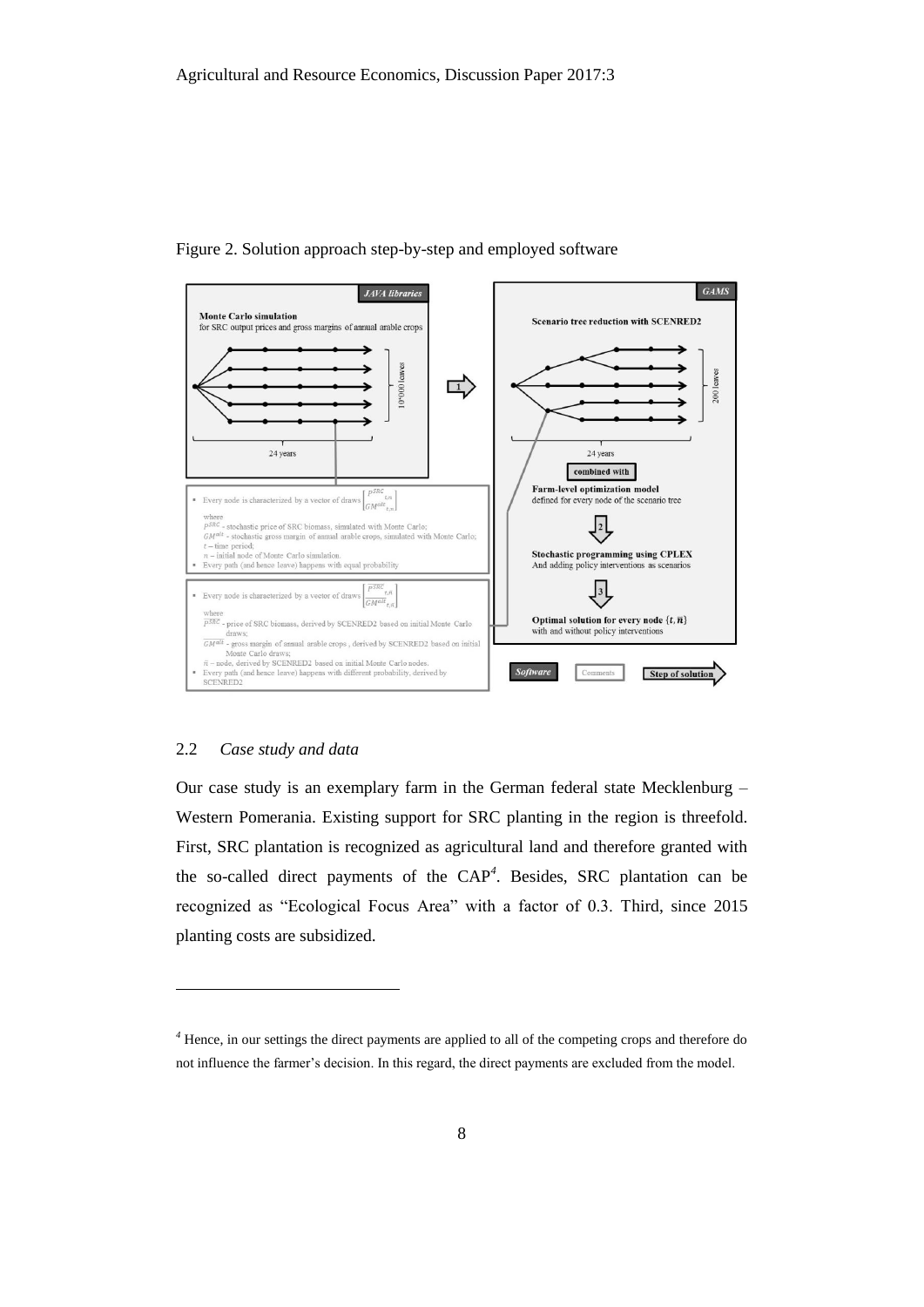The mean-reverting process (MRP) for SRC biomass prices is adopted from Musshoff (2012). The parameters of the MRP for gross margins of alternative crops were estimated using data from the CAPRI (2017) model on gross margins of an average hectare of arable land in Germany in 1993-2012, following the procedure described in Musshoff and Hirschauer (2004, pp.271–273). Table 1 summarizes the two stochastic processes.

|                            |                          | Parameters of the mean-reverting process for |
|----------------------------|--------------------------|----------------------------------------------|
|                            | Natural logarithm of SRC | Natural logarithm of gross                   |
|                            | biomass price            | margins of annual crops                      |
| Starting value             | $3.92^{\rm a}$           | 6.02 <sup>b</sup>                            |
| Long-term mean             | $3.92^{\text{a}}$        | $6.02^b$                                     |
| Speed of reversion         | 0.22                     | 0.32                                         |
| Standard deviation         | 0.22                     | 0.28                                         |
| MRP coefficient for a more |                          |                                              |
| labour intensive and more  |                          | 1.05                                         |
| profitable crop            |                          |                                              |
| MRP coefficient for a less |                          |                                              |
| labour intensive and less  |                          | 0.95                                         |
| profitable crop            |                          |                                              |

Table 1. Parameters of the two stochastic processes. Sources: Musshoff (2012), CAPRI (2017)

Correlation coefficient between MRPs for SRC prices and gross margins of annual arable crops is  $+/- 0.20$ 

<sup>*a*</sup> Is equal to ca.50 euro per ton of dry matter yields ( $E/t$  DM)

*b*<sup>4</sup>13 euro per hectare (€/ha)

Note: the starting values are set up equal to the long-term mean, in order to exclude any possible effect of a trend.

There is no clear reference in the literature about the sign and the value of the correlation coefficient between the SRC biomass price and the gross margins of annual crops. We therefore consider both a positive and a negative correlation  $\rho$  of  $\pm 0.2$  (see Eq.1) between the two Brownian motions and compare the results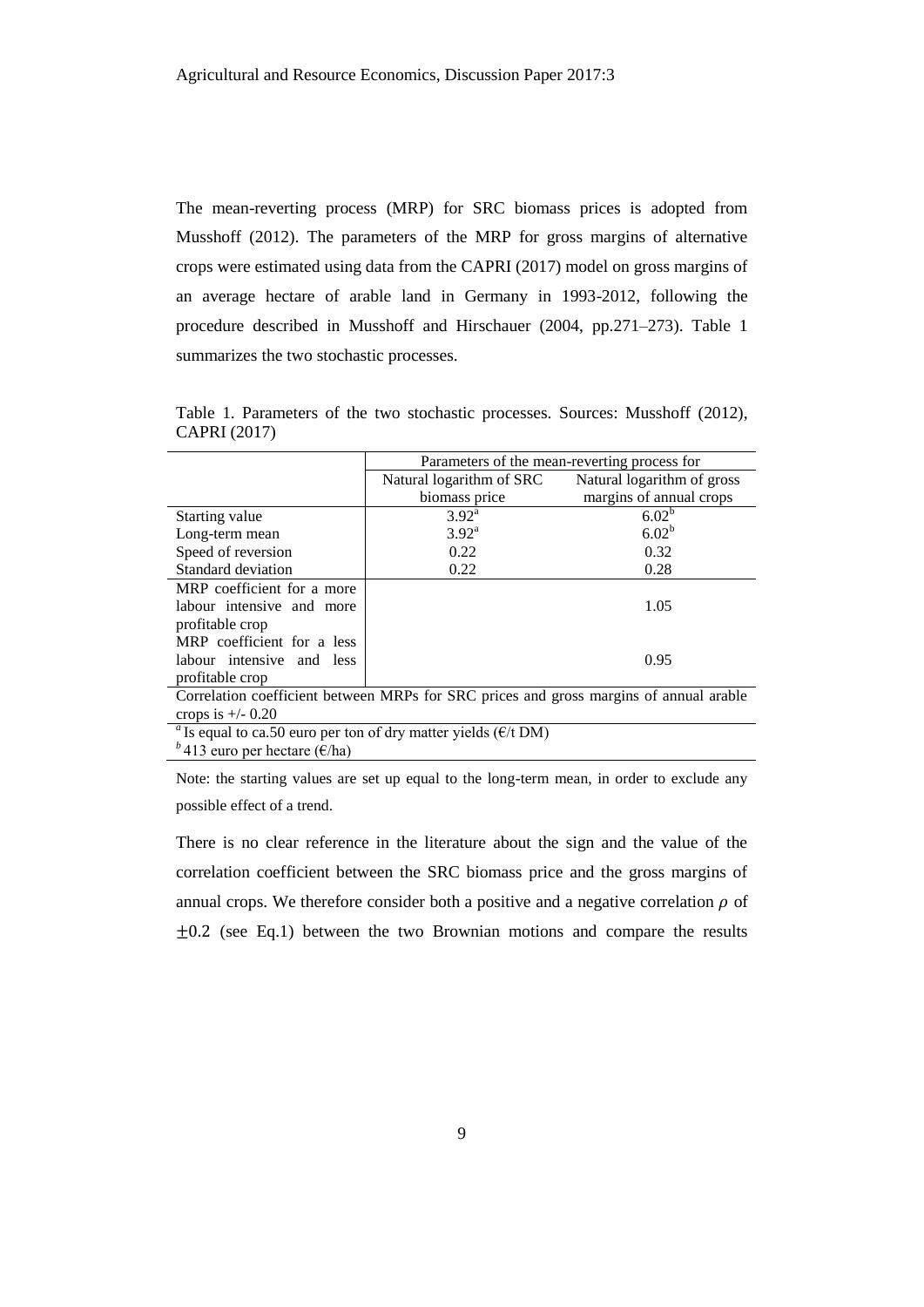(hereafter referred to as positive and negative correlations)*<sup>5</sup>* . The gross margins obtained from the respective stochastic process enter the model with the coefficients 1.05 for the more profitable crop and 0.95 for the other one. The gross margin of catch crops is assumed to be -100  $\epsilon$ /ha (de Witte and Latacz-Lohmann 2014, p.37) and -50  $\epsilon$ /ha for set-aside land (CAPRI 2017).

The yield function for SRC biomass is derived based on Ali (2009) as a linear function for biomass stock that depends on previous year's stock. The so-called harvesting cost function includes all the costs related to harvesting of SRC, e.g. transaction costs for finding a contractor, fertilization, and storing, and is expressed as a sum of (a) costs at farm (fixed) and (b) per plot (quasi-fixed) plus (c) costs per ton of harvested biomass (variable), in order to consider possible economy of scale (Pecenka and Hoffmann 2012; Schweier and Becker 2012). As explained above, the time horizon is 24 years. For simplicity, we assume risk neutrality<sup>6</sup> of the farmer and hence use a market discount rate of 3.87% (Musshoff 2012). We apply a zero social discount rate due to almost zero interest rates currently found in Germany such that governmental expenditures are not discounted. Table 2 summarizes the assumed parameters of the model.

l

<sup>&</sup>lt;sup>5</sup> The assumption is met based on the existing literature. Zilberman et al. (2012) concluded that the correlation between biofuels and commodity food crops is rather limited. Du, Yu, and Hayes (2011) quantified the correlation between volatilities in the world crude oil prices and futures prices of wheat (corn) as 0.09-0.27 (0.07-0.34). Musshoff and Hirschauer (2004) evaluated the correlation between the gross margins of non-food rapeseed and of alternative arable crops to be in the range from -0.01 to 0.65. Diekmann, Wolbert-Haverkamp, and Mußhoff (2014) assume a correlation coefficient between the gross margins of Miscanthus and wheat of 0.29.

*<sup>6</sup>* There are two crucial issues related to risk-adjusted discount rate if deviating from the assumption about risk neutrality. The first one refers to decreasing risk when approaching the final leaves of the scenario tree and hence different risk-adjusted discount rate for every time period and state-of-nature (Brandão and Dyer 2005). The other one implies application of different risk-adjusted discount rates to various risky farm activities (see e.g. Brandão and Dyer 2005; Finger 2016).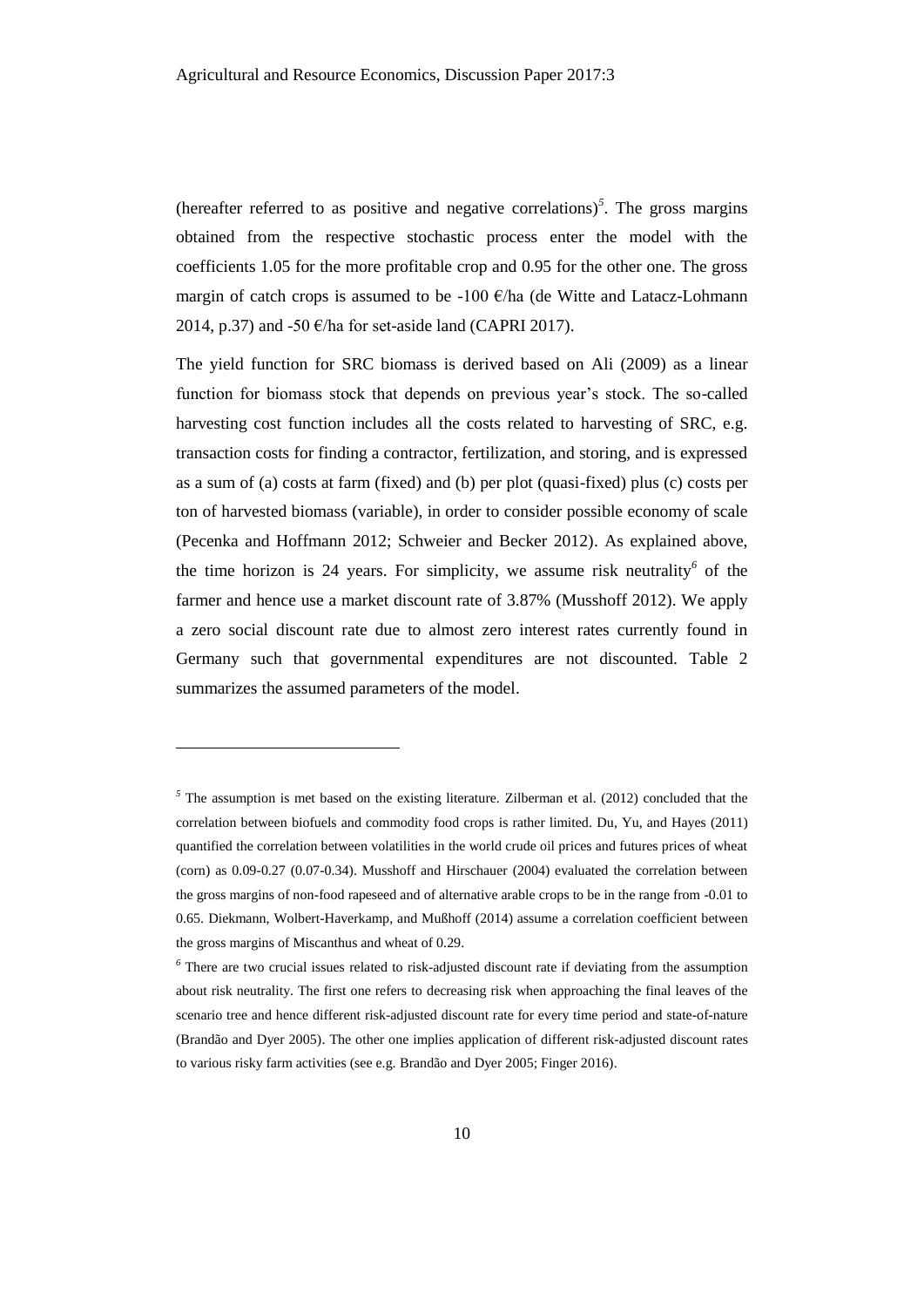| Parameter                                          | Units                           | Assumed value |
|----------------------------------------------------|---------------------------------|---------------|
| <b>Short-Rotation Coppice</b>                      |                                 |               |
| Planting costs                                     | $\in$ / ha                      | 2875.00       |
| Biomass growth function                            |                                 |               |
| Multiplier for last year's biomass                 |                                 | 1.54          |
| Constant increase per year                         | t DM / ha                       | 6.68          |
| Costs related to harvesting of SRC                 |                                 |               |
| Fixed costs a farm level                           | €                               | 66.75         |
| Quasi-fixed costs for each plot                    | $\epsilon$ / ha                 | 272.13        |
| Variable costs, depending on harvested             |                                 |               |
| quantity                                           | $\epsilon$ / t DM / ha          | 10.67         |
| Reconversion costs                                 | $\epsilon$ / ha                 | 1400.00       |
| Density of trees                                   | Number of trees / ha            | 9000          |
| Labour requirements                                | Labour units / ha               | $\mathbf{0}$  |
| Energy content                                     | $\mathrm{GJ}$ / t $\mathrm{DM}$ | 16.5          |
| Alternative agriculture                            |                                 |               |
| Deterministic<br>gross<br>margins<br>from<br>crops |                                 |               |
| recognized as "Ecological Focus Area" (EFA)        |                                 |               |
| Set-aside land (EFA greening coefficient           | $\epsilon$ / ha                 |               |
| 1.0)                                               |                                 | $-50.00$      |
| Catch crops (EFA greening coefficient 0.3)         | $\epsilon$ / ha                 | $-100.00$     |
| Labour requirements <sup>7</sup>                   |                                 |               |
| A more labour intensive and more profitable        | Labour units / ha               | 5.32          |
| crop                                               |                                 |               |
| A less labour intensive and less profitable        | Labour units / ha               | 4.16          |
| crop                                               |                                 |               |
| Set-aside land                                     | Labour units / ha               | 1             |
| Catch crops                                        | Labour units / ha               | $\Omega$      |
| Energy absorbed by annual arable crops             | GI / ha / year                  | 40            |
| <b>Farm</b> characteristics                        |                                 |               |
| Land endowment <sup>8</sup>                        | ha                              | 100           |
| Step for adjusting SRC plantation (i.e. the size   | ha                              | 5             |
| of the smallest plot)                              |                                 |               |
| Labour endowment                                   | Labour units                    | 500           |
| Real risk-free discount rate                       | $\%$                            | 3.87          |
| Social discount rate                               | $\%$                            | 0.00          |

| Table 2. Parameters of the simulation model. |  |  |  |
|----------------------------------------------|--|--|--|
|----------------------------------------------|--|--|--|

l

<sup>&</sup>lt;sup>7</sup> Those include only field work and exclude management work, which is assumed to be limited per farm and hence have no effect on resources' distribution.

*<sup>8</sup>* The assumption is based on the statistical data, according to which 20% of agricultural farms in 2010 in Mecklenburg-Western Pomerania operated on an area of 50 to 200 Ha (Statistisches Amt Mecklenburg-Vorpommern 2016).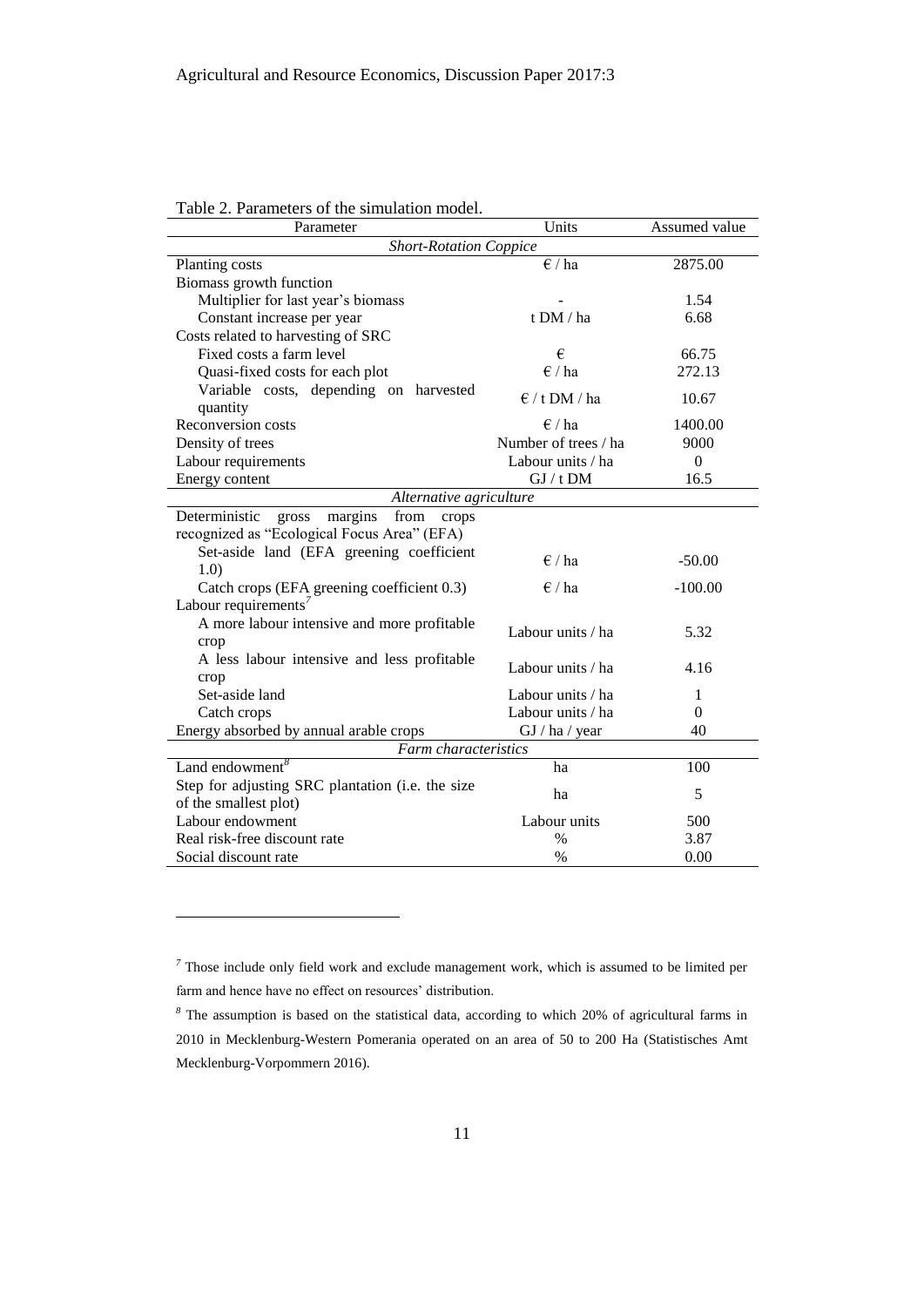Sources: *Federal Forests Act* (1975); Fritsche, Sims, and Monti (2010); Song, Zhao, and Swinton (2011, p.770); Musshoff and Hirschauer (2004, pp.271–273); Musshoff (2012); Faasch and Patenaude (2012); Wolbert-Haverkamp (2012); Pecenka and Hoffmann (2012); Schweier and Becker (2012); Rottmann-Meyer and Kralemann (2012, p.6); Twidell and Weir (2015, chap. 9.6.4); BMEL (2015); Kuratorium für Technik und Bauwesen in der Landwirtschaft e.V. (2016); Statistisches Amt Mecklenburg-Vorpommern (2016); CAPRI (2017).

#### 2.3 *Policy Scenarios*

In our analysis, we compare four policy instruments promoting SRC adoption in different intensities to a business-as-usual (BAU) scenario without policy interventions (Table 3 summarizes the analysed policy instruments and their intensities). The only policy in place in the BAU scenario is the EFA weighting coefficient of 0.3. Two of the policies  $-$  a planting subsidy and increasing the EFA weighting coefficient – are chosen as they already exist and are proposed in literature (MLU-MV 2015; Lindegaard et al. 2016). The remaining two – a price floor and a guaranteed price for SRC biomass – address SRC market risk discussed as a major adoption hurdle (Mitchell, Bauknecht, and Connor 2006; Feil, Musshoff, and Balmann 2013; Feil, Mußhoff, and Roeren-Wiemers 2013). Based on theoretical considerations and the existing literature, the policy instruments should impact SRC adoption as follows. Increasing the EFA weighting coefficient relaxes competition for land between SRC and alternative annual crops, hence lowering the opportunity costs of SRC cultivation (Dixit and Pindyck 1994, p.346). A planting subsidy decreases the sunk costs of the investment (Dixit and Pindyck 1994, pp.33–35), while a price floor increases the expected SRC price by removing downside risk (Feil and Musshoff 2013). A guaranteed price removes all price risks in SRC adoption and thus leaves only the gross margins of the alternative crops as stochastic variables in our model. That decreases incentives to wait and renders the model more similar to a classical net present value approach. Still, the stochastic gross margins of alternative annual crops impact opportunity costs of land and labour and thus might still trigger use of managerial flexibility related to SRC cultivation (Dixit and Pindyck 1994, pp.38–39).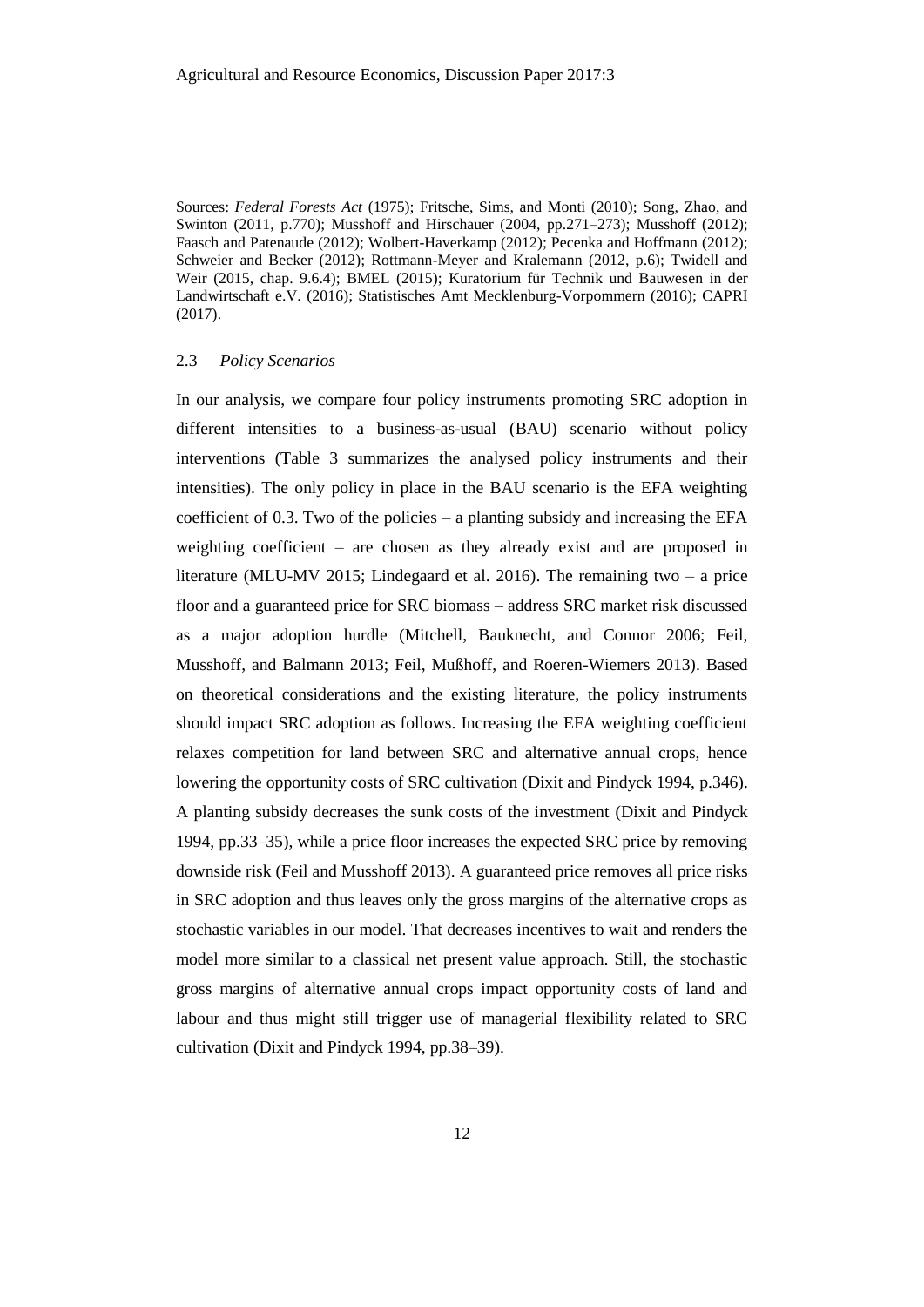|                      |                                                                                                         | Intensities              | Governmental<br>expenditures                                                                                                                                                        | Schedule of policy<br>support                   |  |  |
|----------------------|---------------------------------------------------------------------------------------------------------|--------------------------|-------------------------------------------------------------------------------------------------------------------------------------------------------------------------------------|-------------------------------------------------|--|--|
| BAU                  | EFA<br>weighting<br>coefficient $[0;1]$                                                                 | 0.3                      |                                                                                                                                                                                     |                                                 |  |  |
|                      | Increasing<br>the<br>EFA<br>weighting<br>coefficient, $[0;1]$                                           | 0.5; 0.7; 1.0            |                                                                                                                                                                                     |                                                 |  |  |
|                      | Planting subsidy,<br>euro per hectare<br>$(\epsilon$ /ha)                                               | 500; 1000;<br>1200; 1500 | Planting subsidy times<br>land<br>area<br>devoted<br>to<br>SRC.                                                                                                                     | Paid once SRC is<br>introduced.                 |  |  |
|                      | Guaranteed price<br>of SRC biomass,<br>euro per ton of<br>dry matter yields<br>$(\epsilon/t \text{DM})$ | 50; 55; 60               | Difference between the<br>guaranteed price and the<br>price<br>market<br>times<br>harvested SRC biomass.                                                                            | Paid<br>for<br>each<br>exercised<br>harvesting. |  |  |
| Policy interventions | Price<br>floor<br>for<br>SRC biomass, $E/t$<br>DM                                                       | 30; 40; 50               | If the difference between<br>the price floor and the<br>market price is positive,<br>than this difference times<br>harvested SRC biomass;<br>otherwise<br>no<br>governmental costs. | Paid<br>for<br>each<br>exercised<br>harvesting. |  |  |

Table 3. Policy instruments, their intensities and the related governmental expenditures chosen for the analysis.

Where

 $\overline{a}$ 

BAU – business-as-usual (baseline scenario);

EFA – "Ecological Focus Area"

The EFA weighting coefficient considers a range starting from the currently granted support with a factor of 0.3 to a maximum of 1.0, i.e. to a point where one hectare of SRC would be treated equally to a hectare of set-aside land, in 0.1 steps. For the different intensities of the planting subsidies, we focus our assumptions on the existing support in the case study region. Specifically, if the total planting investment exceeds 7500  $\epsilon$ , up to 40% of it and at most 10 hectares<sup>9</sup> are subsidized with 1200 euro per hectare ( $\epsilon$ /ha) in Mecklenburg – Western Pomerania (MLU-MV 2015). For simplicity we ignore any existing requirements and constraints for

*<sup>9</sup>* An additional requirement – min. 3000 trees per hectare (MLU-MV 2015).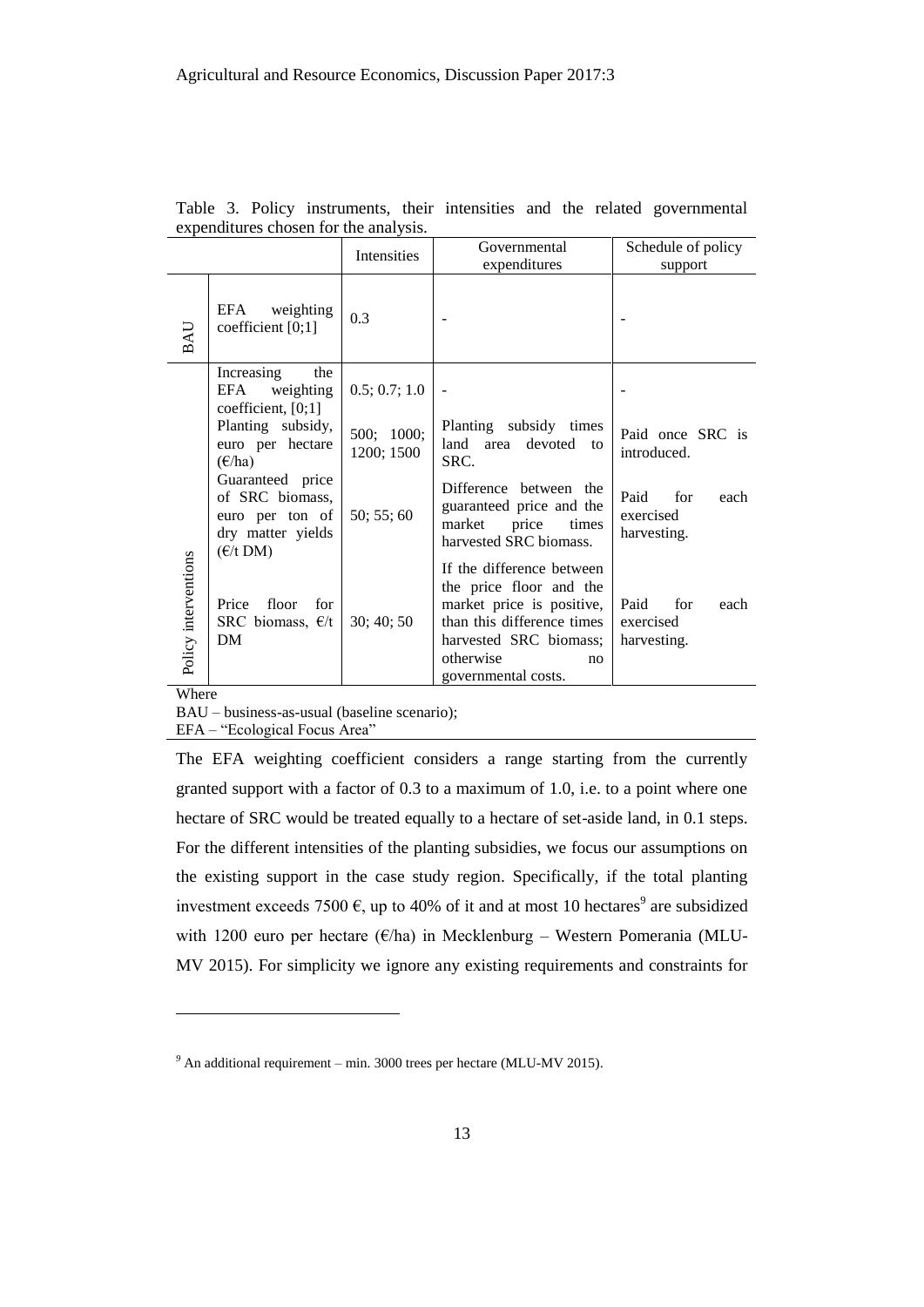the planting subsidy, but consider different subsidy amounts. Fixing the price as a support instrument makes only sense at or above the long-term price mean for SRC biomass used in our Monte-Carlo analysis (50  $\epsilon$ /t DM), hence, we have chosen 50, 55 and 60  $\epsilon$ /t DM as possible intensity. Similarly, if a price floor should reduce downside risk, it should be below the expected mean, hence, we have considered 30, 40 and 50  $\epsilon$  / t DM in our analysis.

We assess the instruments based on the metrics proposed by Crabbé and Leroy (2012, p.5), i.e. (i) policy performance, expressed by governmental expenditures; and (ii) policy outcome, expressed by additional bioenergy produced at farm. In addition, we assess (iii) effect on farm income and (iv) how efficiently the governmental expenditures are transformed into additional farm income. While SRC biomass produced and farm profits are simulated directly by the model, governmental expenditures are calculated as follows (see Table 3). For a planting subsidy, the per hectare subsidy granted to the farmer is multiplied with the planted area. For a price floor, harvested SRC biomass is multiplied in each state-of-nature and year by the difference between the price floor and the market price, if the latter undercuts the floor. The latter condition is dropped for a guaranteed price such that expenditures at each node and in sum might be positive or negative. Finally, we assume no governmental expenditures for changing the EFA weighting coefficient.

The effect on farm income is equal to the difference of the net present value of the overall farm with a policy instrument minus the net present value under the BAU scenario, i.e. no support besides the currently applied EFA coefficient of 0.3. The ratio between the absolute change in farm income and governmental expenditures provides the policy instrument's transfer efficiency, i.e. how much farm income is generated from each Euro of governmental expenditures. We further translate the harvested SRC biomass into bioenergy, expressed in gigajoules (GJ), subtracting the amount of GJ which annual crops would have provided if they were cultivated on the SRC area.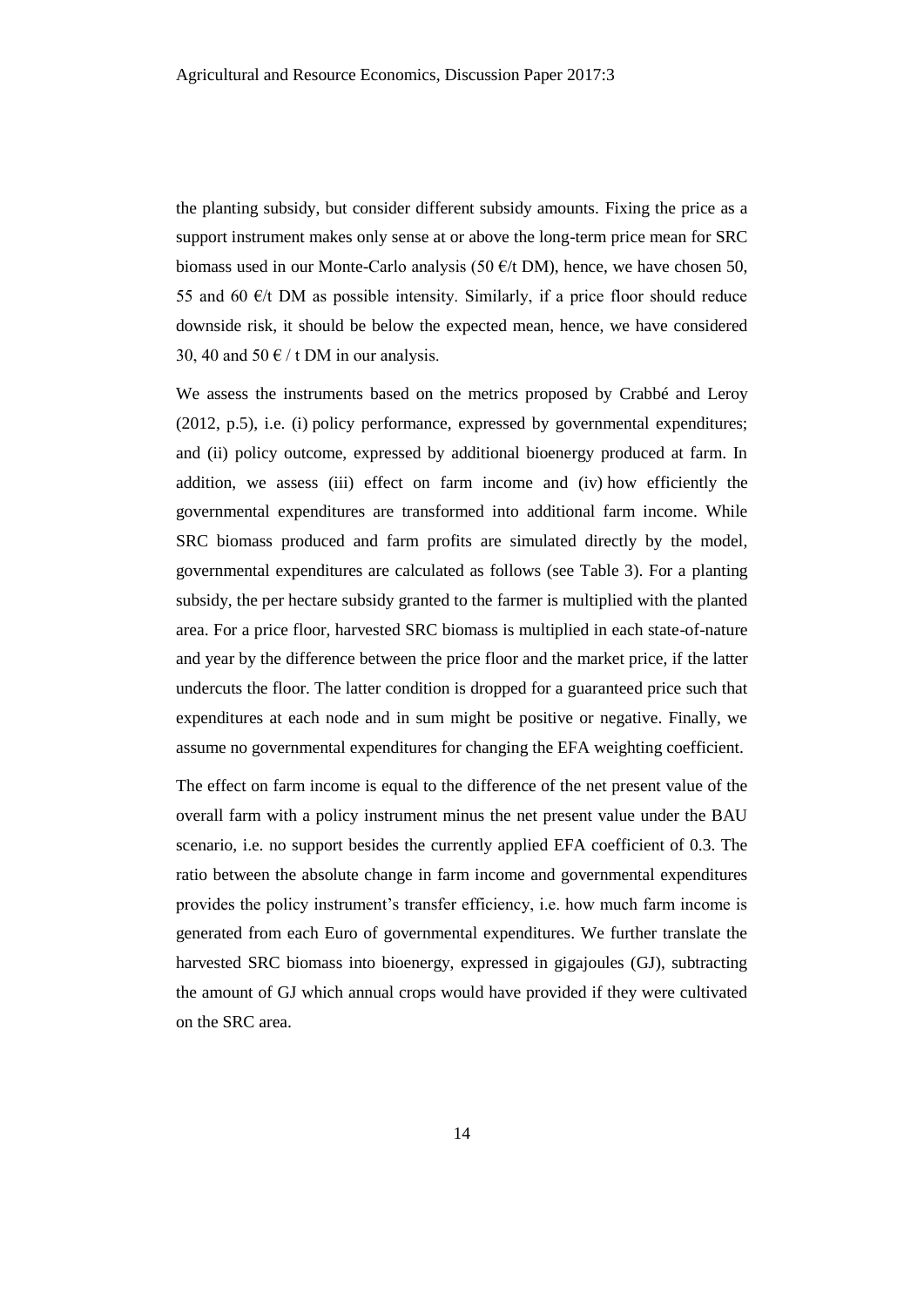## **3 Results and discussion**

Before analyzing policy instruments, the results obtained under the BAU scenario are worth additional comments. Assuming a positive correlation between SRC prices and the gross margin of alternative crops, the farmer adopts SRC under the BAU with an expected area of 5.6 ha (see Appendices A and B for an overview of the results expressed in expected values). Planting is not exercised immediately, but once the market conditions would be attractive enough to initiate planting, i.e. in later periods when the highest expected net returns can be generated. We find that with probability of 60.8% the farmer will introduce SRC in one to three years from the initial period. Thus, postponing the planting decision to receive new information on prices and gross margins is an important option for farmers, and hence the option value to wait is positive. Immediate introduction of SRC being not optimal is clearly one core reason for the observed reluctance of farmers towards SRC.

Results under the BAU, but also under the policy scenarios, are not overly sensitive with respect to the correlation coefficient between the price of SRC and the gross margin of alternative crops (see Fig.3). However, assuming a negative correlation coefficient, the use of SRC serves as a hedging strategy for the farmer and thus triggers slightly larger incentives towards SRC and a higher farm income (compare the BAU scenarios in Appendices A and B). Consequently, a guaranteed price, which removes that hedging effect, performs worse under the assumption of a negative correlation in contrast to the BAU case (Fig.3).

15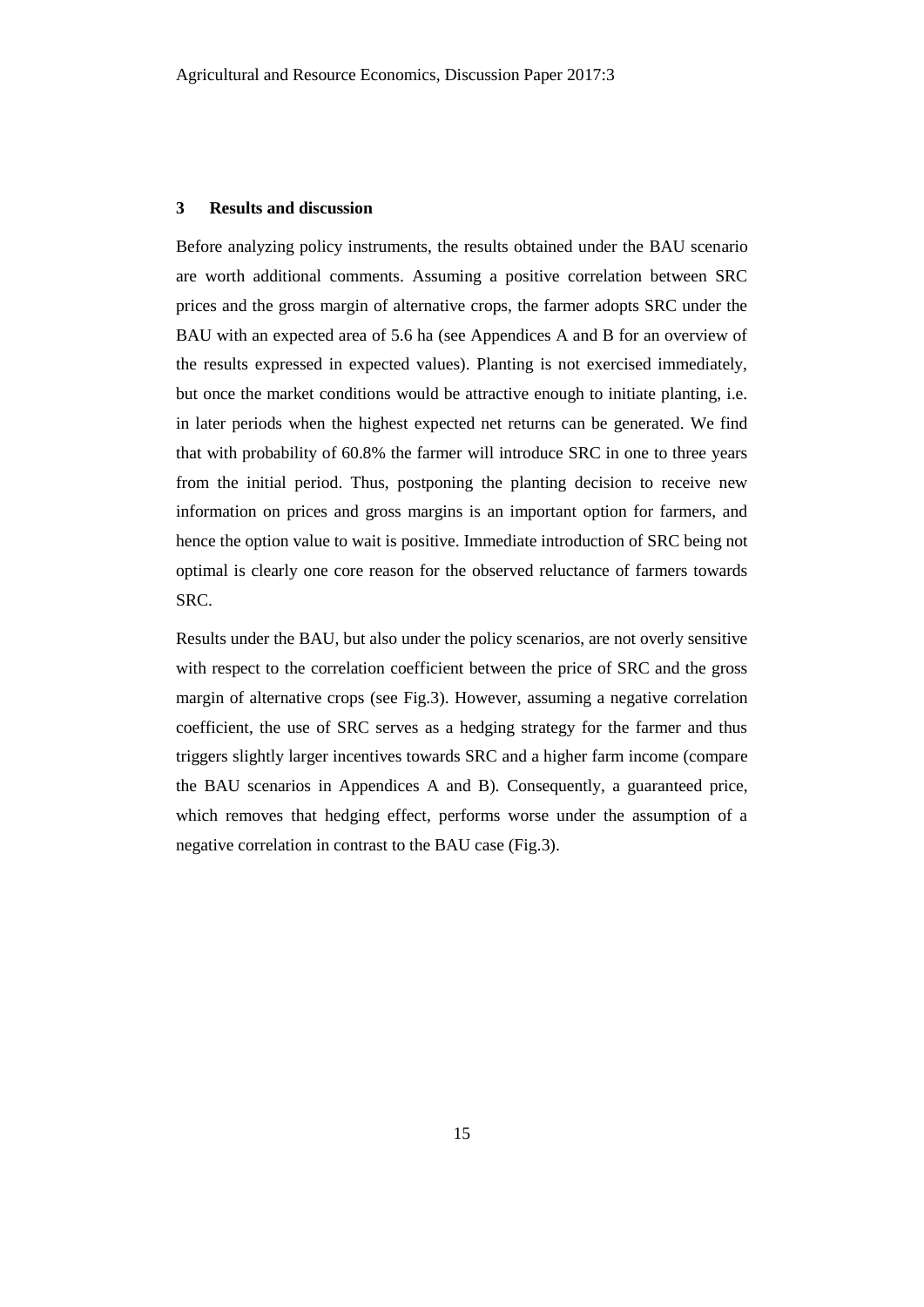

Figure 3. Efficiency of different policy instruments, in terms of expected average change in energy production and governmental expenditures.

Note: Values show the change compared with the business-as-usual scenario, assuming positive or negative correlation between prices of biomass and gross margins of agricultural crops. The intensity of the policy instruments (see Table 3) is indicated next to the corresponding points.

Our results reveal that the performance of the policy instruments depends on their intensity and differs by metric. A planting subsidy leads to the highest expected average absolute increase in energy produced from biomass, while a guaranteed price of 50 or 55  $\epsilon/t$  DM has a negative effect on expected energy production (Fig.3). The latter can be explained by the elimination of stochasticity of biomass prices. That reduces substantially managerial flexibility to adjust SRC plantation and harvesting depending on the states-of-nature. While a guaranteed price might accordingly seem to be the least efficient, it is the only policy instrument that initiates immediate introduction of SRC due to too low incentives to wait. A similar result was obtained by Boomsma, Meade, and Fleten (2012). In particular, comparing renewable energy certificate trading with the fixed feed-in tariff (i.e. a guaranteed price), they found out that a fixed price initiates earlier investment, yet of a smaller capacity. To this end, considering both fluctuations and expectations is essential for a proper policy analysis. Risk reducing policy instruments should differentiate impacts of down- and upside risk as well as aim at optimal intensity of risk reduction, in order to avoid potential negative effects on bioenergy production.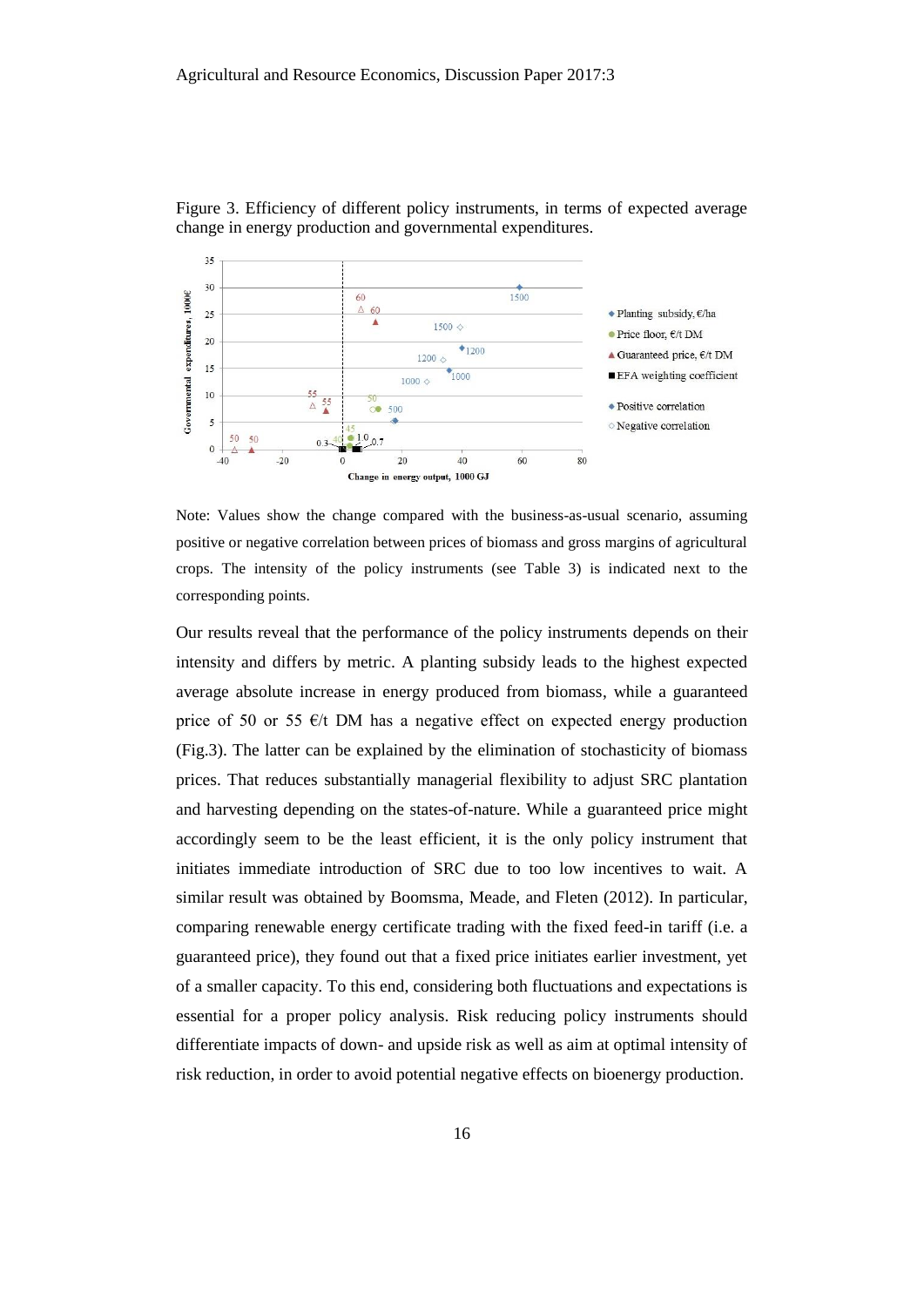The effects on energy production of both higher EFA weighting coefficients (from 0.3 to up to 1) and of a price floor are rather limited (Fig.3). Yet, with no additional governmental costs, increasing the EFA weighting coefficient is an inviting policy measure. It brings set-aside land otherwise not used for biomass production into an extensive production system which is often depicted as beneficial for other ecosystem services such as bio-diversity. Also, increasing the EFA weighting coefficient is the sole instrument reducing land competition. Opportunity costs of land are essential for adoption of SRC, since, as mentioned above, SRC requires little farm labour and necessary operations in SRC can be conducted outside of typical labour peaks on farms. That removing with higher EFA weighting coefficients opportunity cost of land on a certain share of the farm has nevertheless a limited impact reflects the fact that the total EFA requirement for a farm is only 5%. Accordingly, even the maximal implicit support level for SRC reached with a factor of unity is equivalent to only 5% of SRC land use on total arable farmland*<sup>10</sup>* . Due to that limited effect on expected energy production and no additional governmental expenditures, increasing the EFA weighting coefficient could be efficiently combined with another policy instrument.

l

<sup>&</sup>lt;sup>10</sup> Note that SRC cultivation on permanent grassland is unlikely as conversion of permanent grassland is in most regions either forbidden or restricted under the same law which governs the EFA requirement. To the extent where it is allowed, SRC would again compete directly with alternative land use on arable land.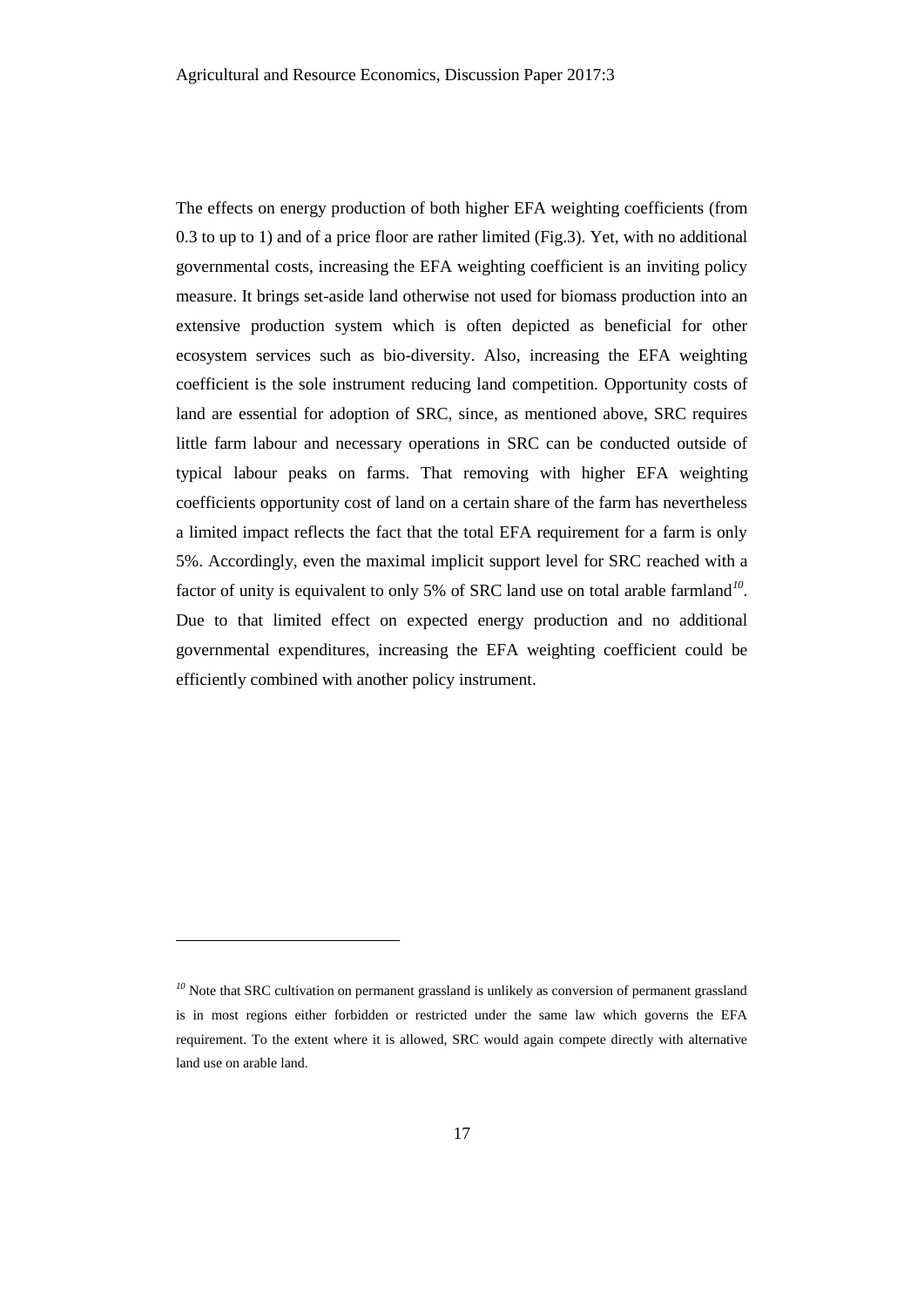Figure 4. Governmental expenditures for change in energy production, compared with business-as-usual scenario, assuming positive correlation between prices of biomass and gross margins of agricultural crops.



Note: For each policy instrument and for each leave of the scenario tree, the total governmental expenditures are divided over the absolute difference in bioenergy production under this policy instrument compared with the business-as-usual case and are combined with the probability of the leave occurring. Outliers are omitted. Outliers are defined as the points lying outside 1.5\*IQR (interquartile range) from the first and third quartiles.

The effect of a policy instrument on bioenergy production is not necessarily positive, but also might be zero or negative, depending on the state-of-nature. Guaranteed prices provide an example already discussed above by eliminating upside risk. Therefore we further compare the policy instruments in terms of governmental expenditures per additional GJ of bioenergy produced, distinguishing between positive and negative effects of every policy instrument on bioenergy production (Fig.4). Not considered are the EFA weighting coefficient as it does not provoke costs and a guaranteed price of 50  $\epsilon$ /t DM where no SRC is planted. For all other instruments and intensity levels, less than  $2\n\t\in$  /GJ per additional bioenergy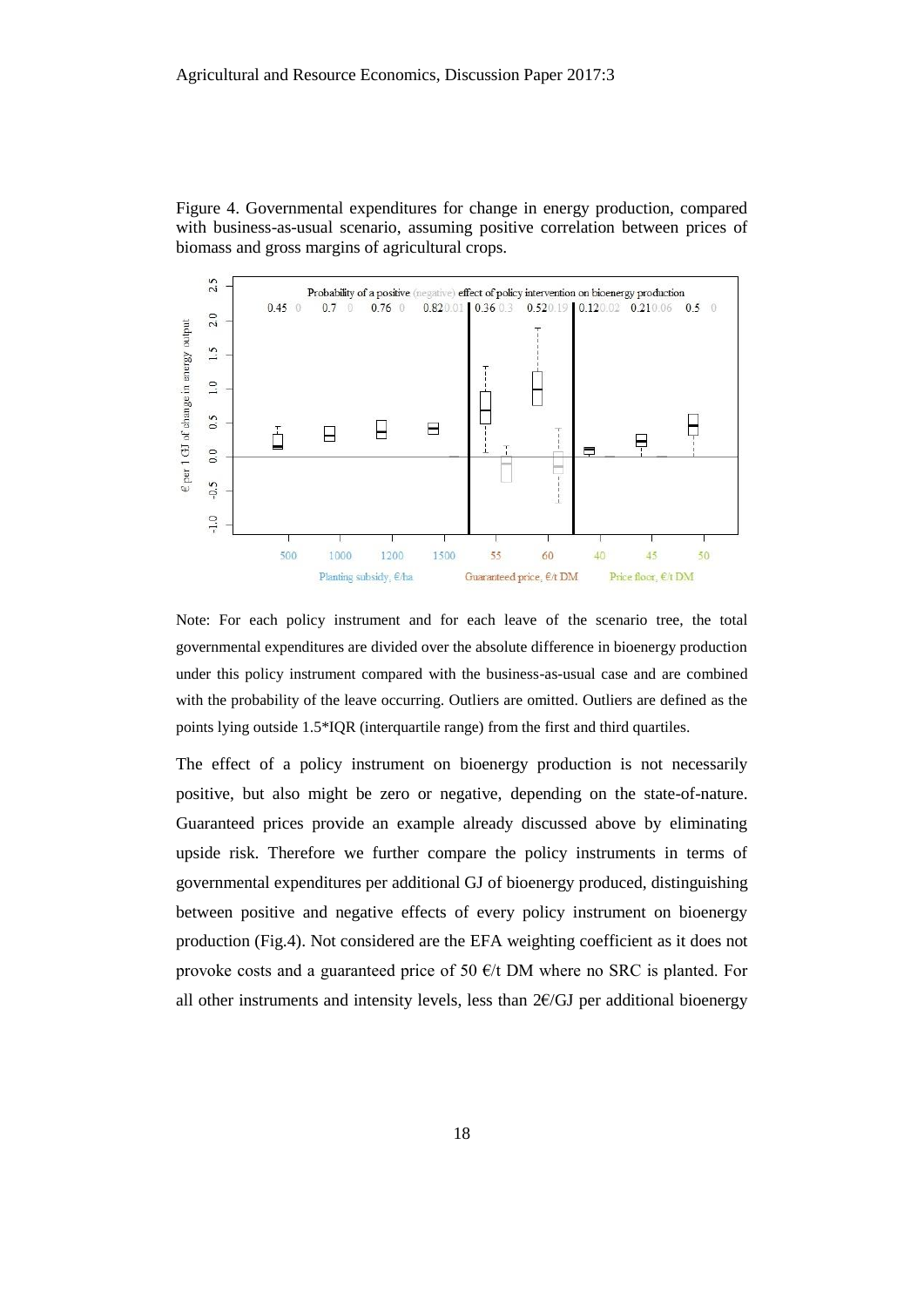are spent (Fig.4). To compare, the German Renewable Energy Act requires governmental costs of 9.17 to 77.50  $\epsilon$ /GJ for renewable energy from different sources (BMWE 2016, Table 4.2)<sup>11</sup>. A price floor of 40 or 45  $\epsilon$ /t DM performs best (Fig.4), however, an increase in energy production only occurs with a low probability of 0.12 or 0.21 respectively. A planting subsidy of 500  $\epsilon$ /ha requires comparable governmental costs per increase in energy production, while the probability of a success is at least twice as high (0.45).

Figure 5. Transformation of governmental expenditures into additional farm income, compared with business-as-usual scenario, assuming positive or negative correlation between prices of biomass and gross margins of agricultural crops.



Note: Outliers are omitted. Outliers are defined as the points lying outside 1.5\*IQR (interquartile range) from the first and third quartiles.

While advantageous in terms of governmental expenditures, a price floor is however characterized by inefficient transformation of governmental expenditures into additional farm income (Fig.5). The same applies to a guaranteed price. In

 $\overline{a}$ 

 $<sup>11</sup>$  Calculated for the year 2013 by transformation of kilowatt-hours (KWh) into gigajoules (GJ).</sup>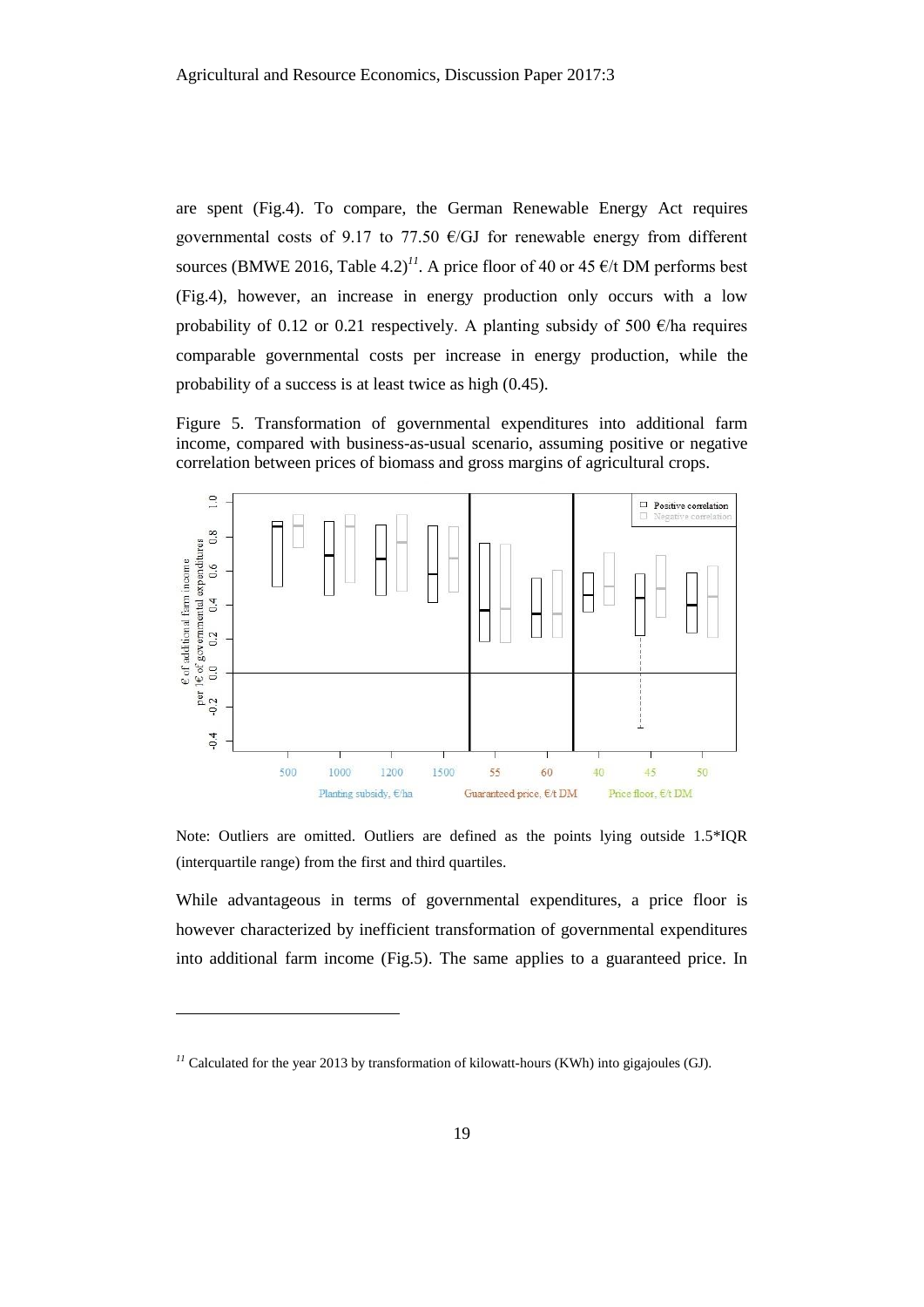contrast, a planting subsidy achieves up to 90% of transformation efficiency, meaning that the farmer gets 90 cents from each euro of governmental expenditures. That higher transformation efficiency of planting subsidy reflects also the difference between the individual and social discount rate. The latter is assumed to be zero such that any future discount factor is unity. A planting subsidy is paid in the year when the plantation is set up, in our analysis hence between the first and fourth years, such that the private discount factor is still close to unity and differs little from the social one. Price floors or guaranteed prices shift governmental costs and related income increases for farmers in the future with higher private discount factors, such that the difference between social and private discounting alone reduces the transformation efficiency of these policy instruments. That difference also implies that even a direct income transfer in the future cannot achieve a transfer efficiency of 100%.

Table 4 summarizes the policy instruments' performance based on different metrics. The guaranteed price is the least beneficial instrument in terms of all the metrics, being advantageous only as triggering immediate planting of SRC at high intensities (see Appendices A and B for details). The other three policy instruments perform well. Increasing the EFA weighting coefficient is very attractive due to no governmental expenditures, while being limited in terms of its effect on bioenergy production<sup>12</sup>. The same applies to a price floor. In contrast, a planting subsidy is

l

 $<sup>12</sup>$  Note that an EFA coefficient of 1.0 is less efficient, than the one of 0.7, in terms of its effect on</sup> bioenergy production and land area under SRC. This is caused by our assumptions on the total land endowment and on the available plots for introduction of SRC. Five percent of the total land endowment (i.e. five hectares in our case) should be devoted to the ecological focus area. Since the smallest plot is assumed to be of five hectares, devoting it alone to SRC fulfills the requirement under the EFA coefficient for SRC being 1.0. However, if the EFA coefficient is 0.7, ten hectares SRC would fulfill the requirement, while five hectares SRC being not enough. Hence, our assumption of potential land area under SRC being not continuous leads to the decreasing efficiency of increasing the EFA coefficient.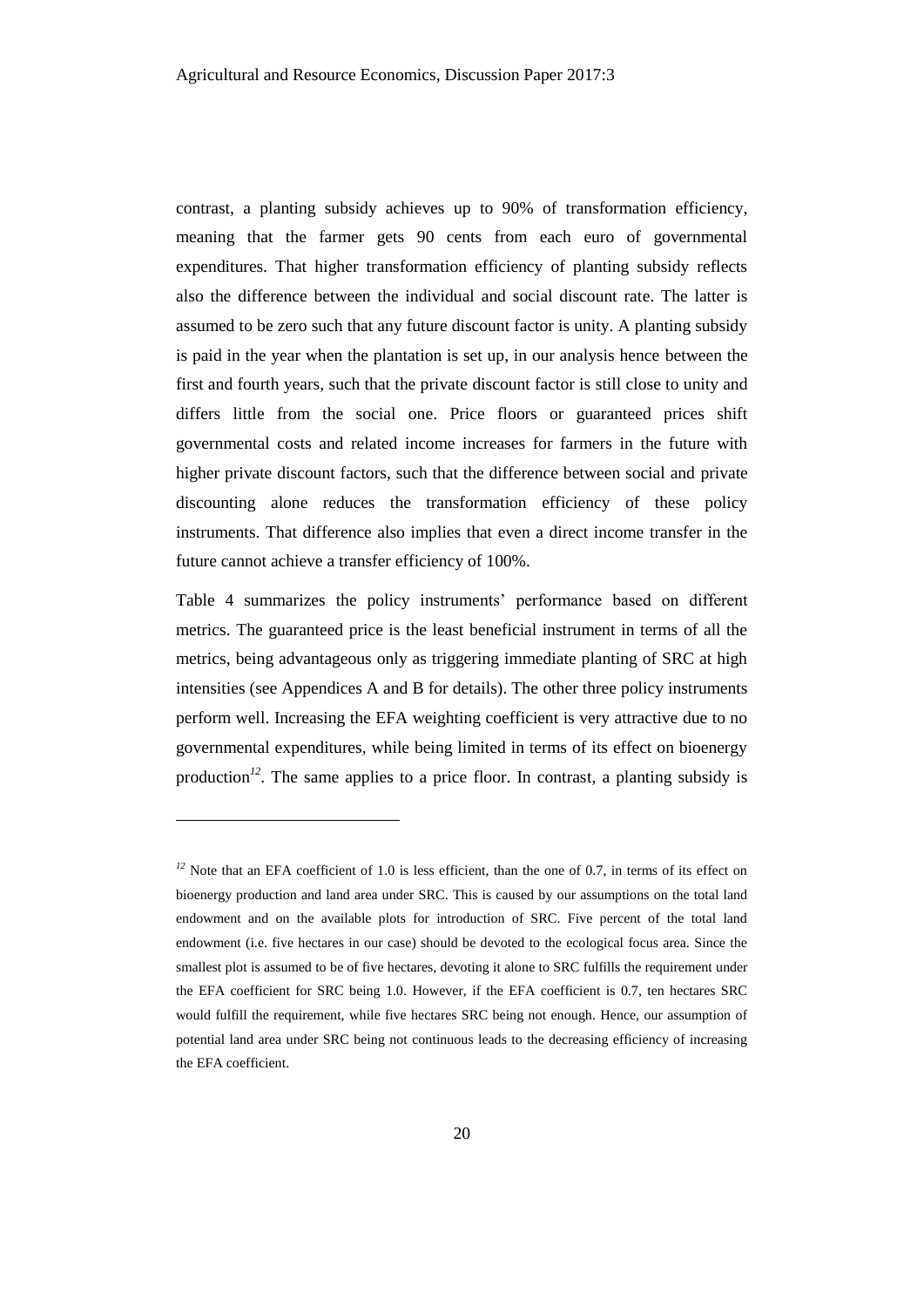characterized by the largest effect on introduction of SRC and farm income. The efficiency of an investment subsidy over a price floor was also found by Feil and Musshoff (2013) and by Feil, Musshoff, and Balmann (2013), analysing effects of policy interventions on investment and disinvestment decisions of homogenous firms in a competitive environment.

Table 4. Overview of the expected policy instruments' performance compared with the business-as-usual scenario, assuming positive correlation between prices of biomass and gross margins of agricultural crops.

|                           |               | Performance of policy instruments           |                                                                                                |            |                                                                                             |                                                       |  |  |  |  |  |  |
|---------------------------|---------------|---------------------------------------------|------------------------------------------------------------------------------------------------|------------|---------------------------------------------------------------------------------------------|-------------------------------------------------------|--|--|--|--|--|--|
|                           |               |                                             |                                                                                                |            | (expected values compared with the BAU scenario)                                            |                                                       |  |  |  |  |  |  |
| Policy<br>intervention    | Inten<br>sity | Effect on<br>bioenergy<br>production,<br>GJ | Governmental<br>expenditures<br>per 1 GJ of<br>increase in<br>bioenergy<br>production,<br>E/GJ |            | Increase in<br>farm's income<br>per $1 \in \text{of}$<br>governmental<br>expenditures,<br>€ | Effect<br>on land<br>area<br>devoted<br>to SRC.<br>ha |  |  |  |  |  |  |
| Planting                  | 500           | 17689.22                                    | 0.20                                                                                           | 3758.82    | 0.71                                                                                        | 3.94                                                  |  |  |  |  |  |  |
| subsidy,                  | 1000          | 35697.37                                    | 0.39                                                                                           | 9116.07    | 0.66                                                                                        | 8.00                                                  |  |  |  |  |  |  |
| $\epsilon$ /ha            | 1200          | 40008.32                                    | 0.41                                                                                           | 11698.12   | 0.64                                                                                        | 8.93                                                  |  |  |  |  |  |  |
|                           | 1500          | 59152.11                                    | 0.44                                                                                           | 16199.09   | 0.60                                                                                        | 13.34                                                 |  |  |  |  |  |  |
| Guaranteed                | 50            | $-30197.50$                                 | 0.00                                                                                           | $-8441.67$ | $-\infty^*$                                                                                 | $-6.73$                                               |  |  |  |  |  |  |
| $\epsilon/t$<br>price,    | 55            | $-5414.20$                                  | 0.70                                                                                           | $-2830.71$ | 0.29                                                                                        | $-1.21$                                               |  |  |  |  |  |  |
| DM                        | 60            | 10971.94                                    | 0.97                                                                                           | 2826.29    | 0.51                                                                                        | 2.45                                                  |  |  |  |  |  |  |
| Price                     | 40            | 2509.05                                     | 0.11                                                                                           | 110.74     | 0.78                                                                                        | 0.58                                                  |  |  |  |  |  |  |
| floor,<br>$\epsilon/t$ DM | 45            | 2711.58                                     | 0.25                                                                                           | 248.55     | 0.50                                                                                        | 0.60                                                  |  |  |  |  |  |  |
|                           | 50            | 12073.17                                    | 0.48                                                                                           | 2562.49    | 0.86                                                                                        | 2.69                                                  |  |  |  |  |  |  |
| Increasing                | 0.5           | 4467.72                                     | 0.00                                                                                           | 3534.75    | $+\infty$ **                                                                                | 1.00                                                  |  |  |  |  |  |  |
| EFA<br>the                | 0.7           | 5167.49                                     | 0.00                                                                                           | 6865.08    | $+\infty$ **                                                                                | 1.15                                                  |  |  |  |  |  |  |
| coefficient               | 1.0           | 435.11                                      | 0.00                                                                                           | 11584.65   | $+\infty$ **                                                                                | 0.10                                                  |  |  |  |  |  |  |

\* (\*\*) The result comes from a negative (positive) change in bioenergy production compared with the business-as-usual scenario and no governmental costs.

Note: two best and two worst results are highlighted with green and red colours respectively.

A price floor also has other disadvantages. It requires that some government agency acts directly or indirectly as a buyer in markets. Furthermore, government expenditures cannot be planned in advance as the government takes over the price risk. Price floors can also trigger unwanted strategic decisions by market actors. Finally, the program must be maintained over the full lifetime of the subsidized plantations, while a planting subsidy can be granted for a limited number of years.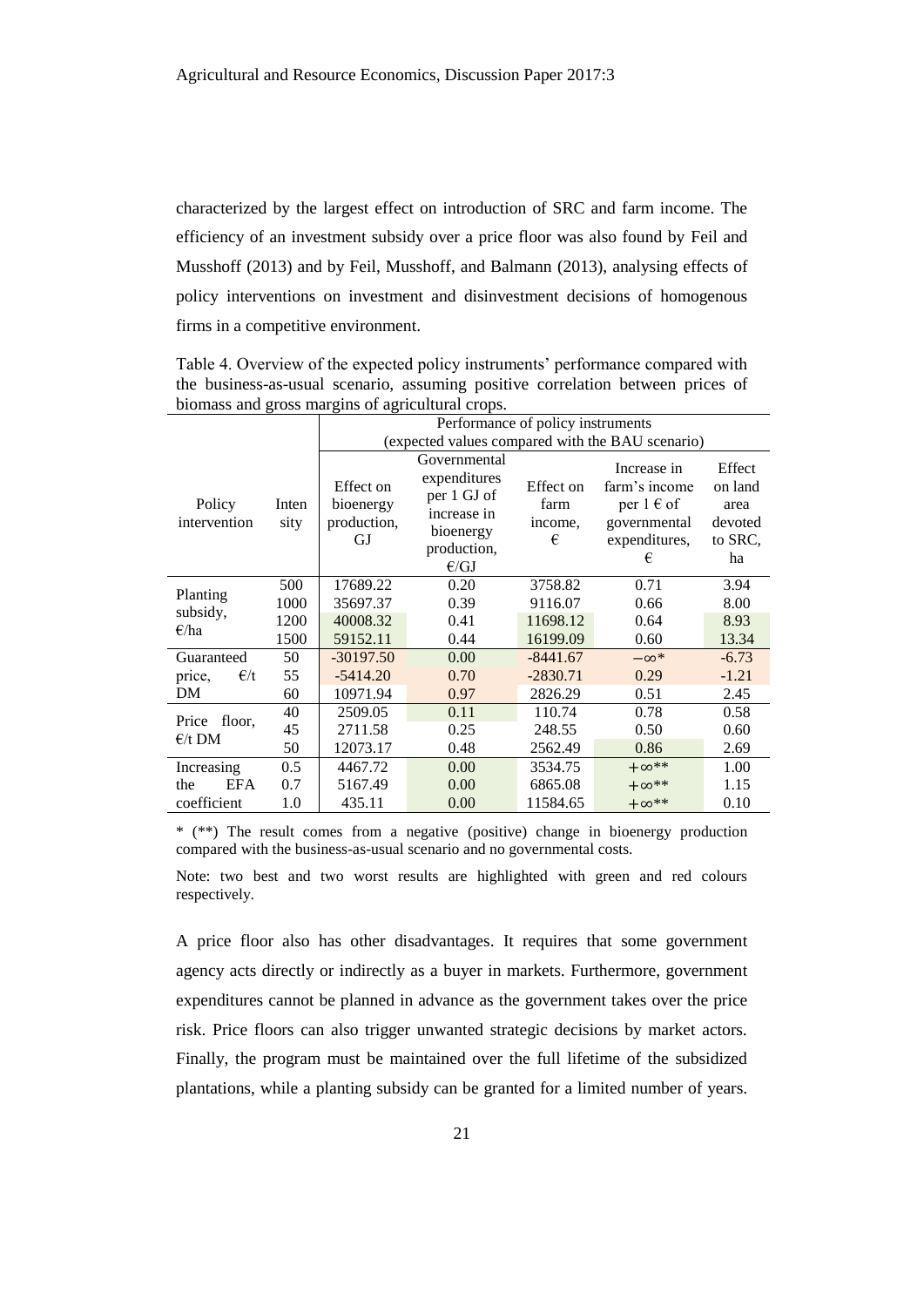The disadvantages of a price floor hold even more for a fully guaranteed price, as it removes the benefits of managerial flexibility in SRC planting and harvesting as discussed above. However, both a price floor and a guaranteed price address market risk as a potential hurdle to adopt SRC plantation. For example, for other renewable sources (solar, wind, and biogas), the guaranteed input price under the German Renewable Energy Act has been found as highly relevant instrument to stipulate adoption (Mitchell, Bauknecht, and Connor 2006; Feil, Mußhoff, and Roeren-Wiemers 2013). However, in these cases, electricity was produced such that the legislation could set-up mechanisms to charge the costs of the program to the final electricity consumers. That was considered to be additionally beneficial as it raises the costs of electricity which can foster energy saving measures and help to reduce further the fossil energy use. Driving up final demand prices for woody biomass may not be an option, because the market for wood products such as heating with wood chips or non-traditional use of woody biomass needs to be developed in parallel to the primary production side (Rokwood 2014). Accordingly, both a price floor and guaranteed prices are hardly promising measures.

It is often argued that SRC requires coordinated action at regional scale (Rokwood 2014), for instance, to ensure that service contractors invest in quite expensive harvesting equipment and investors set-up processing facilities to produce wood chips from SRC biomass. The different actors of the not yet existing supply chain might be trapped in a kind of a prisoner's dilemma as waiting can turn out as the optimal strategy for anybody. Farmers, to give an example, might not invest as they have no partners to market their products nor can hire contactors to harvest their plantations. Here, a regionalized planting subsidy might help to trigger the development of local supply chains. Also, a planting subsidy only granted for a limited period and/or on a first-come-first-serve basis increases the costs of waiting and initiates earlier introduction of SRC. A first-come-first-serve-basis allows furthermore setting an upper limit on maximal spent. It also does not require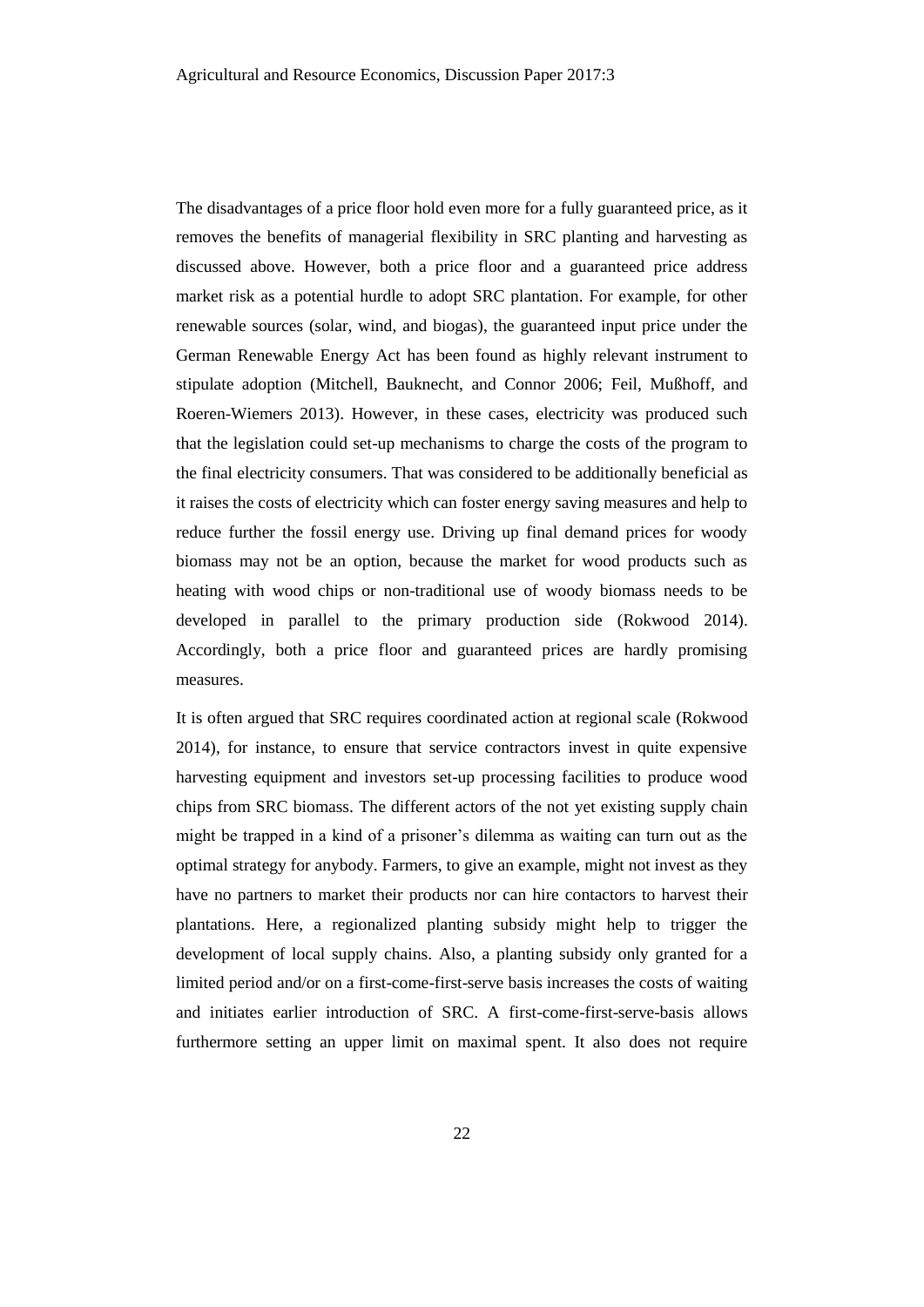market interventions such as price floor. It might hence be seen as a complement to an increase of the EFA weighting factor.

# **4 Conclusion**

SRC cultivation provides multiple environmental advantages and benefits to the transition process towards renewable energy. However, farmers' adoption of SRC is the crucial bottleneck from a policy maker's perspective. In particular, high sunk costs related to planting, harvesting, and final reconversion of SRC, as well as risk during the lifetime of a SRC plantation are crucial for this adoption decision. Our comparison of policy instruments based on a number of efficiency metrics, i.e. increase in produced bioenergy, effect on farm income and governmental expenditures, allows for a comprehensive analysis. Yet a final decision about policy measures and their intensity requires setting out priorities among these metrics which is beyond the scope of our paper.

We find the policy instruments' efficiency and performance to differ by intensity of the measures and metrics used to assess their effects. A low price floor is attractive due to low governmental expenditures per unit of additional bioenergy produced. However, its effect on absolute increase in bioenergy production is rather limited. Moreover, both a price floor and a guaranteed price are related to substantial transaction costs, such as involving the state as a trading agent or sustaining the regulation over the whole lifetime of a SRC plantation. A guaranteed price, overall the least efficient policy instrument, is advantageous only in triggering immediate introduction of SRC. A planting subsidy, recently introduced in our study area, is found to be indeed an effective policy instrument with regard to increased bioenergy production by reducing irreversible costs related to SRC planting and in terms of transfer efficiency. It turns one Euro of governmental expenditures into up to 90 cent of additional farm income. Generally, we found that farmers have high incentives to postpone the SRC planting decision due to the large uncertainties in the returns from this investment. Thus, the incentives to introduce SRC caused by a planting subsidy could be additionally increased if the total amount of subsidies is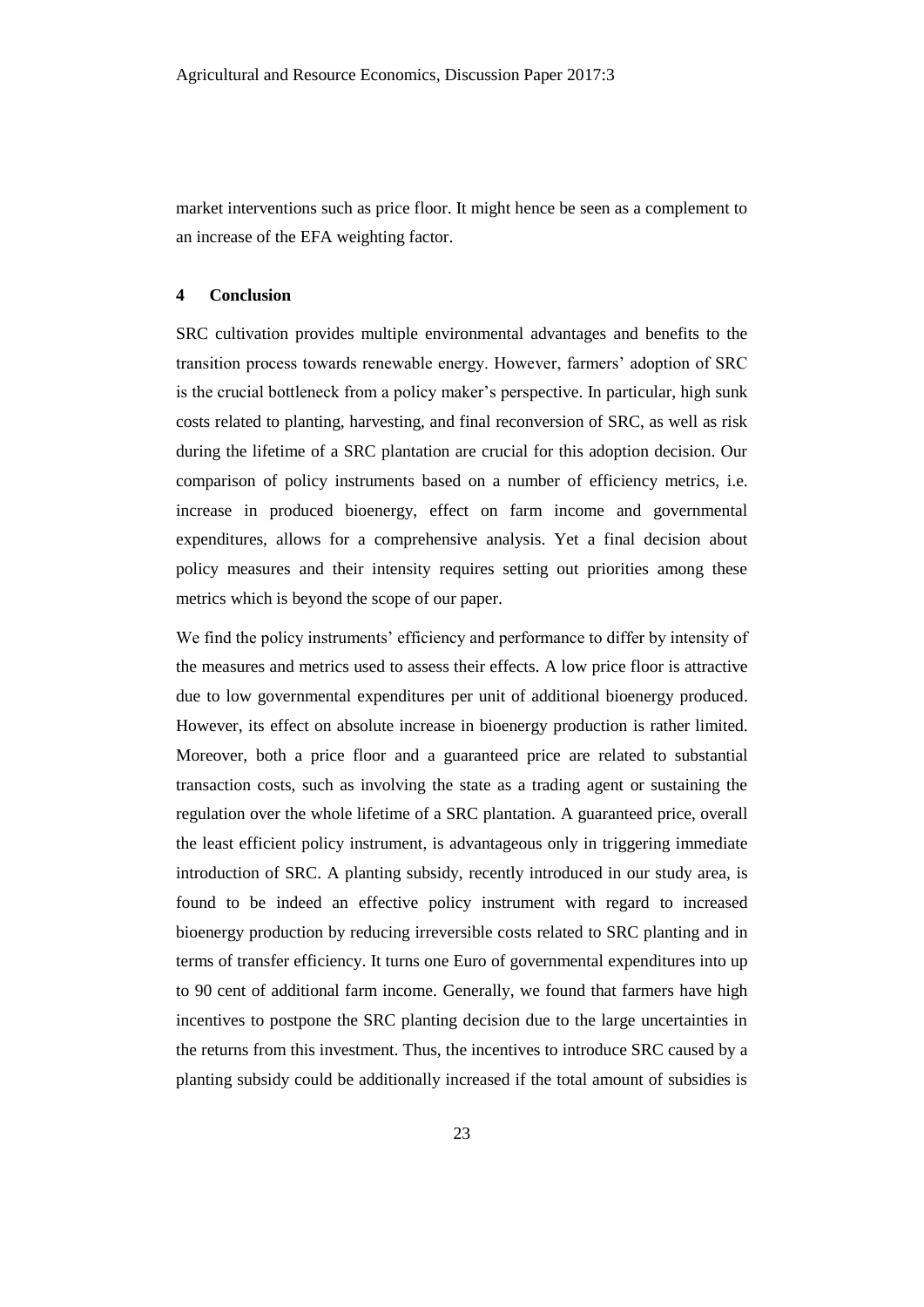restricted or/and if it is granted for a limited period of time, i.e. if the option value to wait is reduced.

However, increasing the EFA weighting coefficient is superior because no governmental expenditures are required. Since the policy instrument only reduces the competition for land resources between SRC and annual crops, addressing neither sunk costs nor risk associated with SRC cultivation, it might be combined with other policy instruments, in order to achieve even larger positive effect. Overall, our results suggest that supporting SRC cultivation by the different policy instruments analyzed is a relatively cheap option to increase bioenergy production compared with the governmental costs for renewable energy from different sources currently required by the German Renewable Energy Act, while also leading to environmental benefits.

Our results also underline that taking into account uncertainties and their effect on investment decisions is essential for a proper policy analysis of perennial energy crops. As discussed on the example with a guaranteed price, neglecting fluctuations might obscure the effect of managerial flexibility on investment behavior. Although a high risk related to SRC cultivation is often discussed in the literature as one of the main factors preventing SRC, our results underline that upside risk for SRC can be beneficial if it can be exploited by managerial flexibility. Its reduction or complete elimination might hence lead to reduced planting of SRC.

This paper focuses on policy instruments targeted at farm level. Our findings improve understanding of farm-level decisions on SRC and can inform policy makers for a larger scale perspective. Expansions of the framework presented in here in various directions can be envisaged. First, the model can be further specified, e.g. introducing transaction costs of policy implementation. Second, the effect of risk preferences can be evaluated. Third, combinations of different policy instruments can be considered. Finally, the model results could be up-scaled and integrated into modelling efforts to quantify the effect of bioenergy policy on traditional agricultural crops and energy markets, including international trade.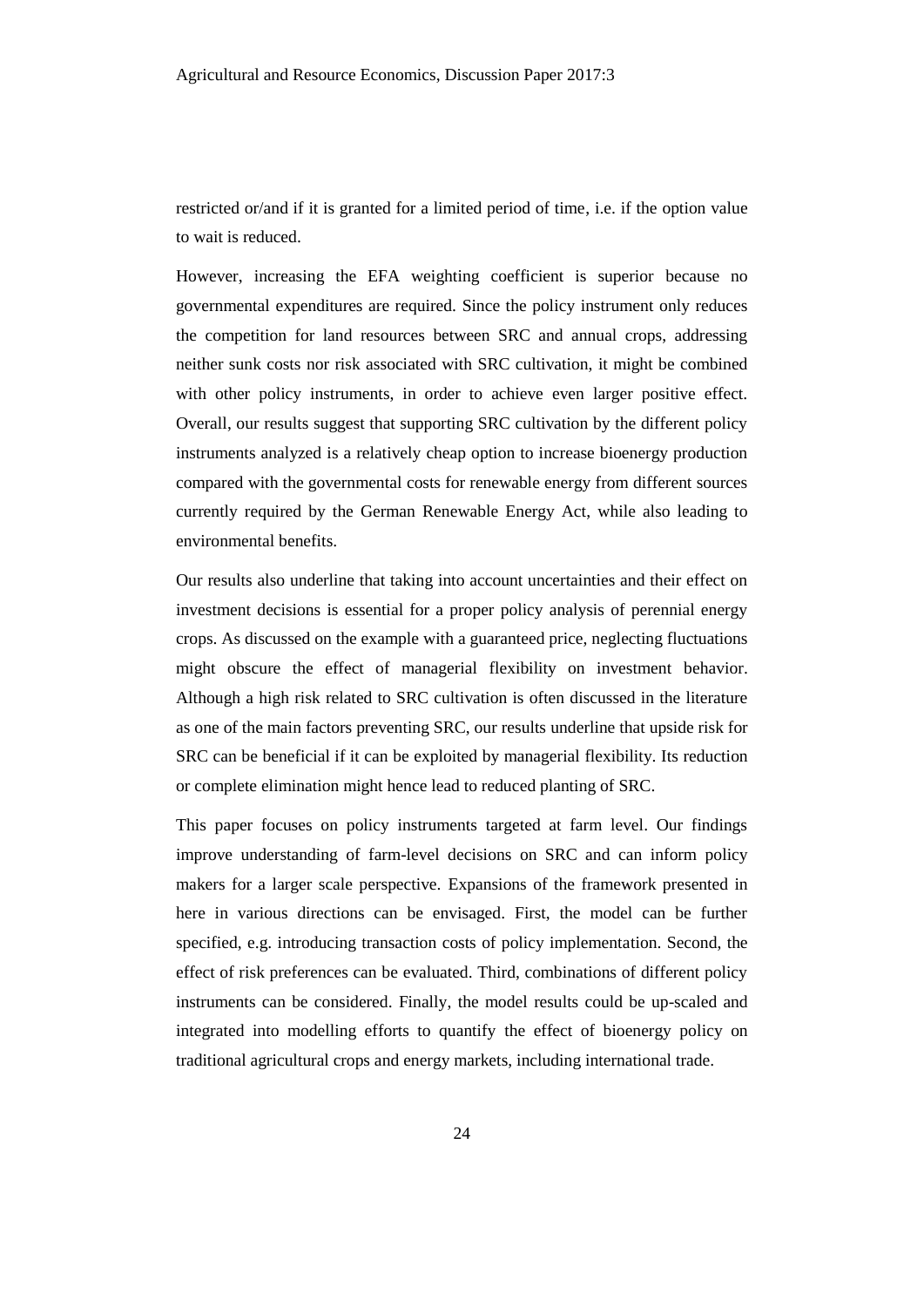#### **References**

- Ali, W. 2009: Modelling of Biomass Production Potential of Poplar in Short Rotation Plantations on Agricultural Lands of Saxony, Germany. Technische Universität Dresden. http://www.qucosa.de/recherche/frontdoor/?tx\_slubopus4frontend[id]=345.
- Aust, C., J. Schweier, F. Brodbeck, U.H. Sauter, G. Becker, and J.-P. Schnitzler. 2014: Land Availability and Potential Biomass Production with Poplar and Willow Short Rotation Coppices in Germany. *GCB Bioenergy* 6 (5): 521– 33. doi:10.1111/gcbb.12083.
- Bemmann, A., and C. Knust. 2010: *Kurzumbetriebsplantagen in Deutschland und europäische Perspektiven*. Berlin, Germany: Weißensee Verlag. http://www.weissenseeverlag.de/autoren/Bemmann\_159/Bemmann\_159\_kurz.pdf.
- BMEL. 2015: EU-Agrarpolitik FAQ zur Agrarreform und der nationalen Umsetzung. http://www.bmel.de/DE/Landwirtschaft/Agrarpolitik/\_Texte/GAP-FAQs.html;jsessionid=0D73EAAFA1620445FB82F36E765C5694.2\_cid2 96#doc4121226bodyText8.
- Boomsma, T. K., N. Meade, and S.-E. Fleten. 2012: Renewable Energy Investments under Different Support Schemes: A Real Options Approach. *European Journal of Operational Research* 220 (1): 225–37. doi:10.1016/j.ejor.2012.01.017.
- Brandão, L.E., and J.S. Dyer. 2005: Decision Analysis and Real Options: A Discrete Time Approach to Real Option Valuation. *Annals of Operations Research* 135 (1): 21–39. doi:10.1007/s10479-005-6233-9.
- Britz, W., and R. Delzeit. 2013: The Impact of German Biogas Production on European and Global Agricultural Markets, Land Use and the Environment. *Energy Policy* 62 (November): 1268–75. doi:10.1016/j.enpol.2013.06.123.
- Britz, W. and T.W. Hertel. 2011: Impacts of EU Biofuels Directives on Global Markets and EU Environmental Quality: An Integrated PE, Global CGE Analysis. *Agriculture, Ecosystems & Environment*, 142 (1–2): 102–9. doi:10.1016/j.agee.2009.11.003.
- Brosowski, A., D. Thrän, U. Mantau, B. Mahro, G. Erdmann, P. Adler, W. Stinner, G. Reinhold, T. Hering, and C. Blanke. 2016: A Review of Biomass Potential and Current Utilisation – Status Quo for 93 Biogenic Wastes and Residues in Germany. *Biomass and Bioenergy* 95 (December): 257–72. doi:10.1016/j.biombioe.2016.10.017.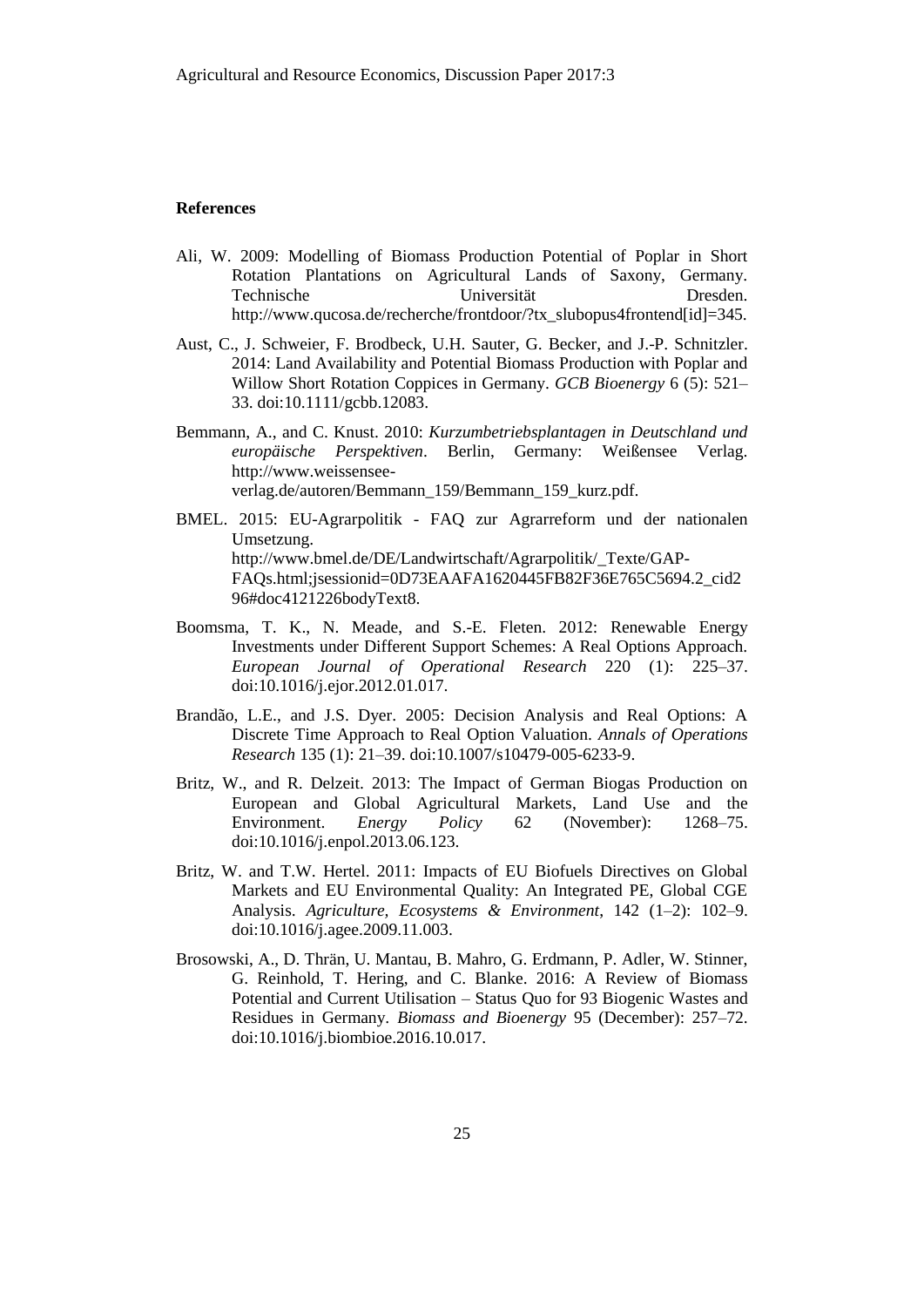- Bundesregierung. 2017a: Energiewende im Überblick. Accessed January 17. https://www.bundesregierung.de/Content/DE/StatischeSeiten/Breg/Energie konzept/0-Buehne/ma%C3%9Fnahmen-im-ueberblick.html.
- 2017b: Bioenergie. Accessed January 17. https://www.bundesregierung.de/Webs/Breg/DE/Themen/Energiewende/Er neuerbareEnergien/bioenergie/\_node.html.
- CAPRI. 2017: Common Agricultural Policy Regionalized Impact (CAPRI) Modelling System. Accessed January 25. http://www.caprimodel.org/dokuwiki/doku.php?id=start.
- Crabbé, A., and P. Leroy. 2012: *The Handbook of Environmental Policy Evaluation*. Earthscan.
- Diekmann, A., M. Wolbert-Haverkamp, and O. Mußhoff. 2014: Die Bewertung der Umstellung einer einjährigen Ackerkultur auf den Anbau von Miscanthus: Eine Anwendung des Realoptionsansatzes. Working Paper 1406. Diskussionspapiere, Department für Agrarökonomie und Rurale Entwicklung. https://www.econstor.eu/handle/10419/97613.
- Dixit, A.K., and R.S. Pindyck. 1994: *Investment Under Uncertainty*. Princeton University Press.
- Du, X., C.L. Yu, and D.J. Hayes. 2011: Speculation and Volatility Spillover in the Crude Oil and Agricultural Commodity Markets: A Bayesian Analysis. *Energy Economics* 33 (3): 497–503. doi:10.1016/j.eneco.2010.12.015.
- Faasch, R.J., and G. Patenaude. 2012: The Economics of Short Rotation Coppice in Germany. *Biomass and Bioenergy* 45 (October): 27–40. doi:10.1016/j.biombioe.2012.04.012.
- *Federal Forests Act*. 1975. *BWaldG*. http://www.gesetze-im-internet.de/bwaldg/.
- Feil, J.-H., and O. Musshoff. 2013: Modelling Investment and Disinvestment Decisions under Competition, Uncertainty and Different Market Interventions. *Economic Modelling* 35 (September): 443–52. doi:10.1016/j.econmod.2013.07.026.
- Feil, J.-H., O. Musshoff, and A. Balmann. 2013: Policy Impact Analysis in Competitive Agricultural Markets: A Real Options Approach. *European Review of Agricultural Economics* 40 (4): 633–58. doi:10.1093/erae/jbs033.
- Feil, J.-H., O. Mußhoff, and T. Roeren-Wiemers. 2013: Einzelbetriebliche Auswirkungen Politischer Reformen in Der Landwirtschaft: Erste Empirische Erkenntnisse. *Zeitschrift Für Politikberatung (ZPB) / Policy Advice and Political Consulting* 6 (3/4): 159–66.
- Finger, R. 2016: Assessment of Uncertain Returns from Investment in Short Rotation Coppice Using Risk Adjusted Discount Rates. *Biomass and Bioenergy* 85 (February): 320–26. doi:10.1016/j.biombioe.2015.12.028.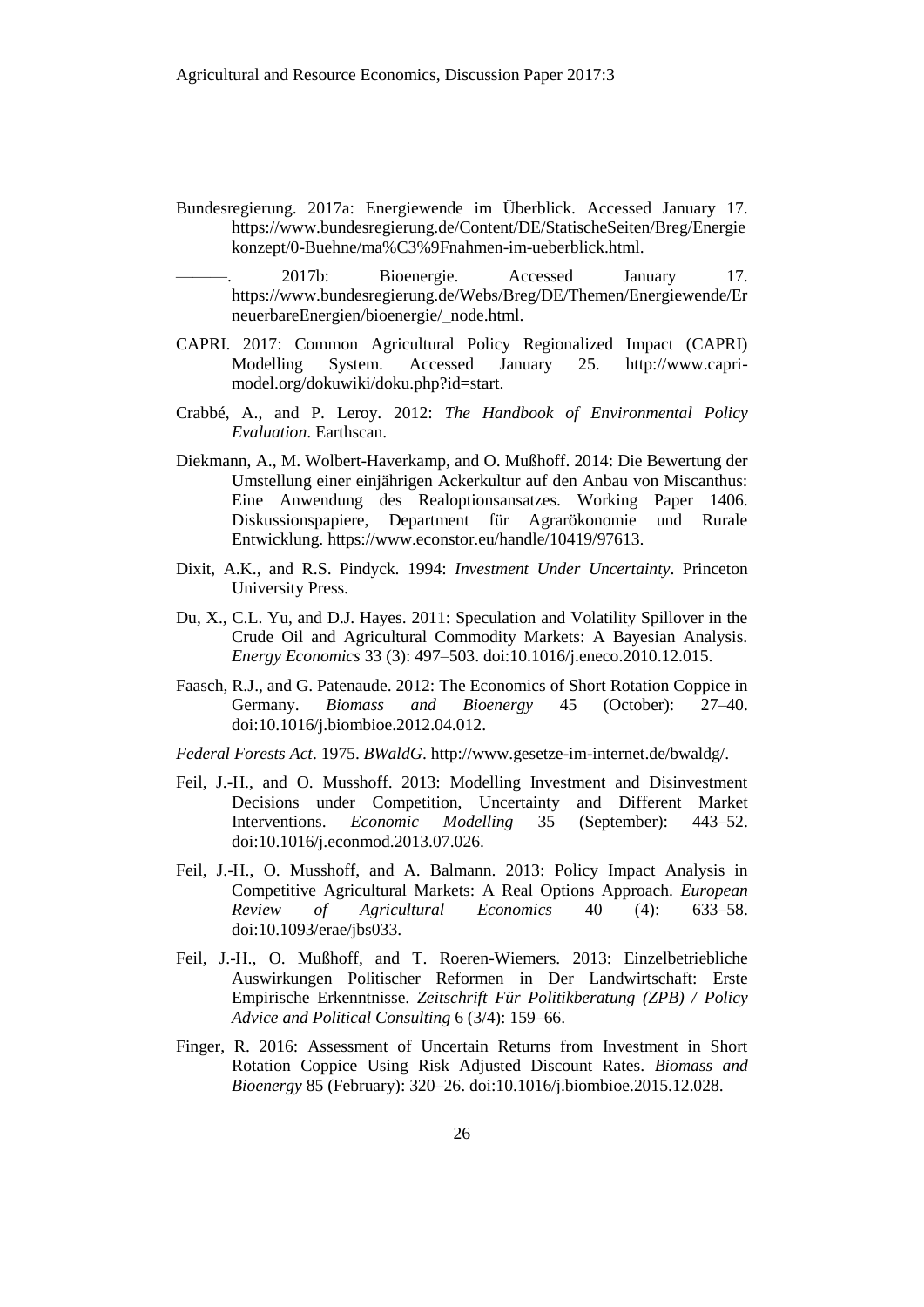- Fleten, S.-E., K. Linnerud, P. Molnár, and M. Tandberg Nygaard. 2016: Green Electricity Investment Timing in Practice: Real Options or Net Present Value? *Energy* 116, Part 1 (December): 498–506. doi:10.1016/j.energy.2016.09.114.
- Fritsche, U.R., R. E.H. Sims, and A. Monti. 2010: Direct and Indirect Land-Use Competition Issues for Energy Crops and Their Sustainable Production – an Overview. *Biofuels, Bioproducts and Biorefining* 4 (6): 692–704. doi:10.1002/bbb.258.
- GAMS. 2015: GAMS Documentation 24.6; Tools; Data Transformation; SCENRED2. http://www.gams.com/latest/docs/tools/scenred2/index.html.
- Haar, L.N., and L. Haar. 2017: An Option Analysis of the European Union Renewable Energy Support Mechanisms. *Economics of Energy & Environmental Policy* 6 (1). doi:10.5547/2160-5890.6.1.lhaa.
- Hauk, S., T. Knoke, and S. Wittkopf. 2014: Economic Evaluation of Short Rotation Coppice Systems for Energy from biomass—A Review. *Renewable and Sustainable Energy Reviews* 29 (January): 435–48. doi:10.1016/j.rser.2013.08.103.
- Hauk, S., S. Wittkopf, and T. Knoke. 2014: Analysis of Commercial Short Rotation Coppices in Bavaria, Southern Germany. *Biomass and Bioenergy* 67 (August): 401–12. doi:http://dx.doi.org/10.1016/j.biombioe.2014.05.027.
- Kostrova, A., W. Britz, U. Djanibekov, and R. Finger. 2016: Monte-Carlo Simulation and Stochastic Programming in Real Options Valuation: The Case of Perennial Energy Crop Cultivation. *Agricultural and Resource Economics, Discussion Paper* 2016 (3). http://purl.umn.edu/250253.
- Kuratorium für Technik und Bauwesen in der Landwirtschaft e.V. 2016: Leistungs-Kostenrechnung Pflanzenbau. Database. http://daten.ktbl.de/dslkrpflanze/postHv.html#Ergebnis.
- Lindegaard, K.N., P.W.R. Adams, M. Holley, A. Lamley, A. Henriksson, S. Larsson, H.-G. von Engelbrechten, G.E. Lopez, and M. Pisarek. 2016: Short Rotation Plantations Policy History in Europe: Lessons from the Past and Recommendations for the Future. *Food and Energy Security* 5 (3): 125–52. doi:10.1002/fes3.86.
- Mitchell, C. 2000: The England and Wales Non-Fossil Fuel Obligation: History and Lessons. *Annual Review of Energy and the Environment* 25 (1): 285– 312. doi:10.1146/annurev.energy.25.1.285.
- Mitchell, C., D. Bauknecht, and P.M. Connor. 2006: Effectiveness through Risk Reduction: A Comparison of the Renewable Obligation in England and Wales and the Feed-in System in Germany. *Energy Policy*, 34 (3): 297– 305. doi:10.1016/j.enpol.2004.08.004.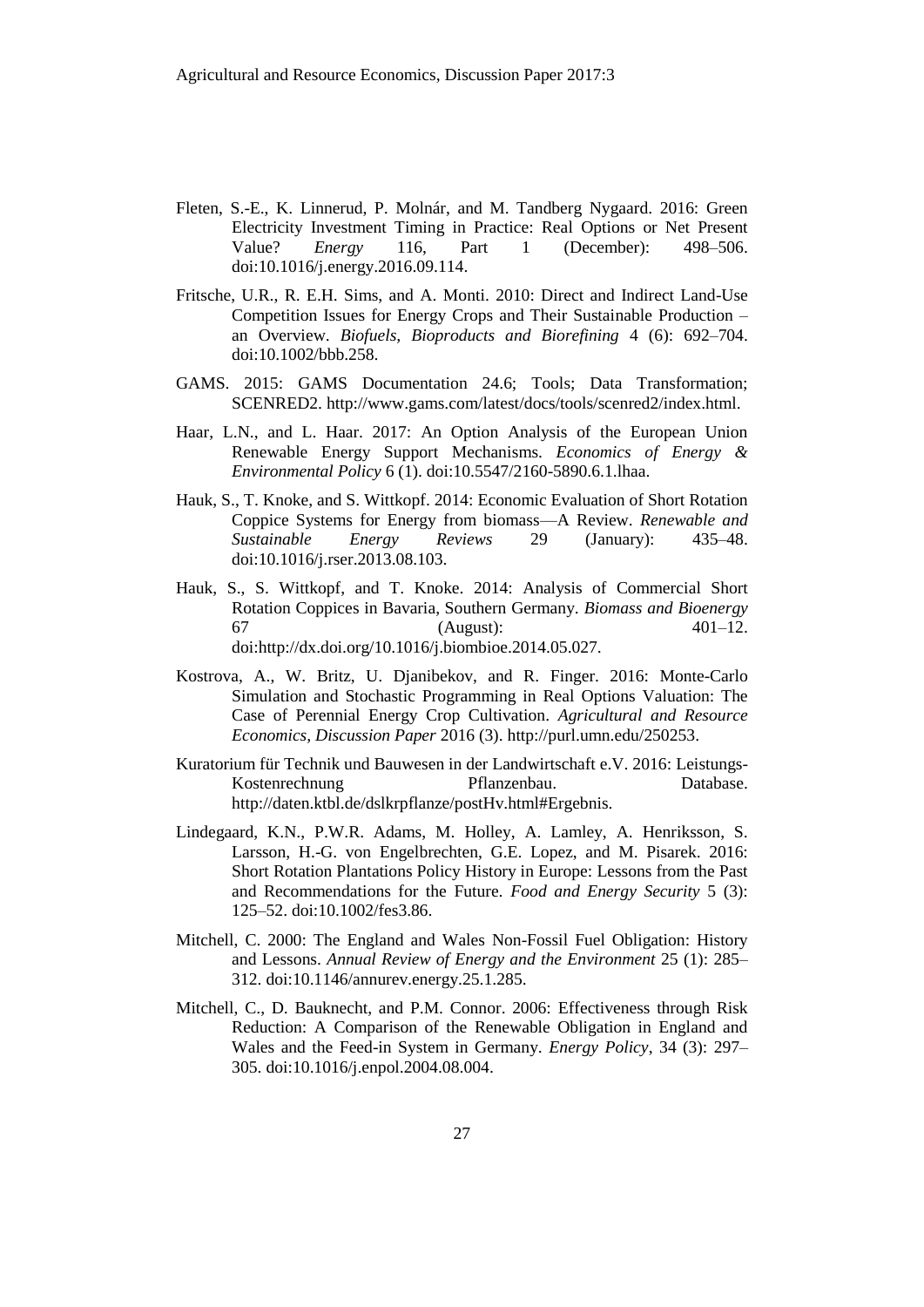- MLU-MV. 2015: *Richtlinie zur Förderung von Investitionen landwirtschaftlicher Unternehmen zur Diversifizierung*. http://www.landesrechtmv.de/jportal/portal/page/bsmvprod.psml?doc.id=VVMV-VVMV000007610&st=vv&showdoccase=1&paramfromHL=true#focuspo int.
- Mola-Yudego, B., and P. Aronsson. 2008: Yield Models for Commercial Willow Biomass Plantations in Sweden. *Biomass and Bioenergy* 32 (9): 829–37. doi:10.1016/j.biombioe.2008.01.002.
- Muehlenhof, J. 2013: Anbau von Energiepflanzen. Umweltauswirkungen, Nutzungskonkurrenzen und Potenziale. Report. April. http://www.unendlich-vielenergie.de/media/file/166.65\_Renews\_Spezial\_Energiepflanzen\_apr13.pdf

.

- Musshoff, O. 2012: Growing Short Rotation Coppice on Agricultural Land in Germany: A Real Options Approach. *Biomass and Bioenergy* 41 (June): 73–85. doi:10.1016/j.biombioe.2012.02.001.
- Musshoff, O., and N. Hirschauer. 2004: Optimization Under Uncertainty with Stochastic Simulation and Genetic Algorithms – Case Study for a Crop Farm in Brandenburg. *Agrarwirtschaft* 53 (7): 264–79.
- Pecenka, R., and T. Hoffmann. 2012: Harvest Technology for Short Rotation Coppices and Costs of Harvest, Transport and Storage. *Agronomy Research* 13 (2): 361–71.
- Pe'er, G., Y. Zinngrebe, J. Hauck, S. Schindler, A. Dittrich, S. Zingg, T. Tscharntke, et al. 2017: Adding Some Green to the Greening: Improving the EU's Ecological Focus Areas for Biodiversity and Farmers. *Conservation Letters*. Accessed February 22. doi:10.1111/conl.12333.
- Pindyck, R.S. 2004: Irreversibility, Uncertainty, and Investment. In *Real Options and Investment Under Uncertainty: Classical Readings and Recent Contributions*, 871. London, england: MIT Press.
- Rokwood. 2014: Findings of the SWOT Analysis." Centre for Sustainable Energy. http://rokwood.eu/public-library/public-project-reports/send/5-publicproject-reports/19-findings-of-the-swot-analysis-rokwood.html.
- Rottmann-Meyer, M.-L., and M. Kralemann. 2012: Holzpellets, Hackschnitzel Und Stückholz - Fachinformationen Für Verbraucher." 3N-Kompetenzzentrum Niedersachsen Netzwerk Nachwachsende Rohstoffe e. V. http://3 n.info/media/4\_Downloads/pdf\_WssnSrvc\_Srvc\_Fstbrnnstff\_3NHolzbrosc huere 1210.pdf.
- Schwartz, E., and J.E. Smith. 2000: Short-Term Variations and Long-Term Dynamics in Commodity Prices. *Management Science* 46 (7): 893–911. doi:10.1287/mnsc.46.7.893.12034.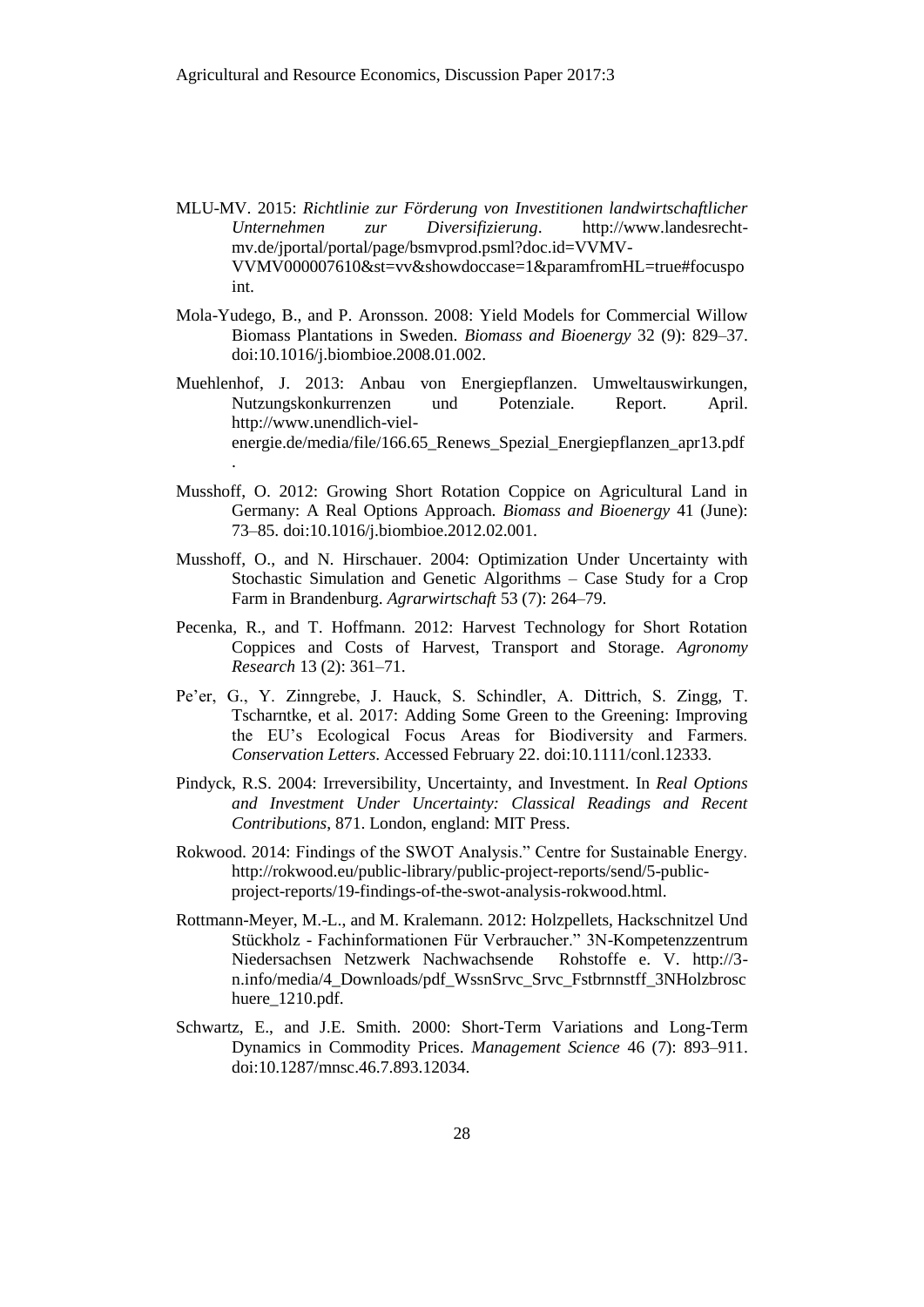- Schweier, J., and G. Becker. 2012: New Holland Forage Harvester's Productivity in Short Rotation Coppice: Evaluation of Field Studies from a German Perspective. *International Journal of Forest Engineering* 23 (2): 82–88. doi:10.1080/14942119.2012.10739964.
	- ———. 2013: Economics of Poplar Short Rotation Coppice Plantations on Marginal Land in Germany. *Biomass and Bioenergy* 59 (December): 494– 502. doi:10.1016/j.biombioe.2013.10.020.
- Song, F., J. Zhao, and S.M. Swinton. 2011: Switching to Perennial Energy Crops Under Uncertainty and Costly Reversibility. *American Journal of Agricultural Economics* 93 (3): 768–83. doi:10.1093/ajae/aar018.
- Statistisches Amt Mecklenburg-Vorpommern. 2016: Statistic database. http://www.statistikmv.de/cms2/STAM\_prod/STAM/de/ep/Regionaldaten%2c\_Datenbanken/i ndex.jsp.
- Twidell, J., and T. Weir. 2015: *Renewable Energy Resources*. Routledge.
- de Witte, T., and U. Latacz-Lohmann. 2014: Was Kostet Das Greening? *Topagrar*, 4/2014 edition.
- Witzel, C.-P., and R. Finger. 2016: Economic Evaluation of Miscanthus Production – A Review. *Renewable and Sustainable Energy Reviews* 53 (January): 681–96. doi:10.1016/j.rser.2015.08.063.
- Wolbert-Haverkamp, M.. 2012: Miscanthus Und Pappelplantagen Im Kurzumtrieb Als Alternative Zum Klassischen Ackerbau — Eine Risikoanalyse Mittels Monte-Carlo Simulation.
- Wolbert-Haverkamp, M., and O. Musshoff. 2014: Are Short Rotation Coppices an Economically Interesting Form of Land Use? A Real Options Analysis. *Land Use Policy* 38 (May): 163–74. doi:10.1016/j.landusepol.2013.10.006.
- Zeddies, J., E. Bahrs, N. Schoenleber, and W. Gamer. 2012: Globale Analyse Und Abschätzung Des Biomasse-Flächennutzungspotentials. Report. August. https://www.unihohenheim.de/i410b/download/publikationen/Globale%20Biomassepotenz iale%20\_%20FNR%2022003911%20Zwischenbericht%202012.pdf.
- Zilberman, D., G. Hochman, D. Rajagopal, S. Sexton, and G. Timilsina. 2012: The Impact of Biofuels on Commodity Food Prices: Assessment of Findings. *American Journal of Agricultural Economics*, June, aas037. doi:10.1093/ajae/aas037.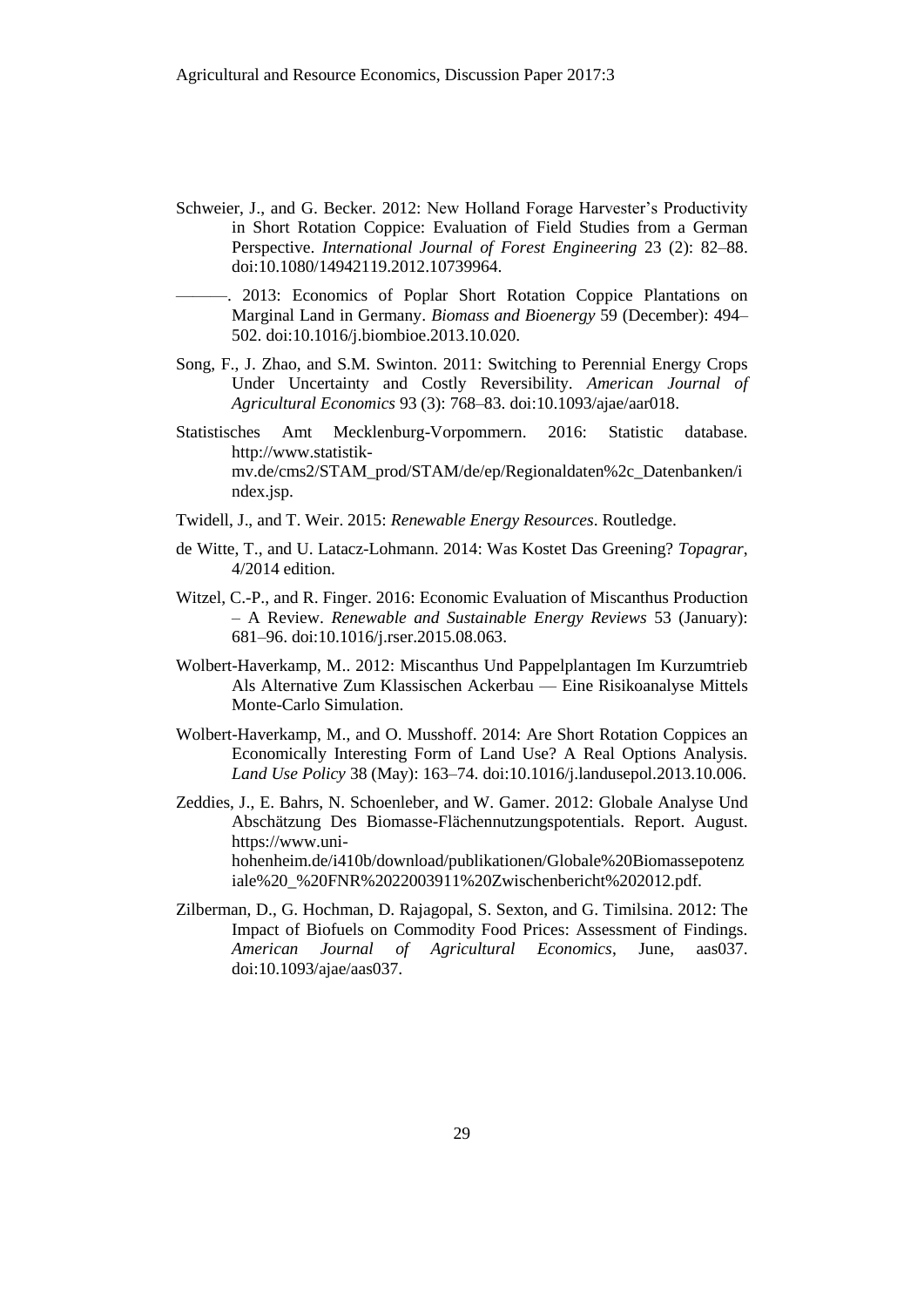Agricultural and Resource Economics, Discussion Paper 2017:3

# **Appendices**

*Appendix A. Overview of the results assuming the correlation coefficient between prices of SRC biomass and gross margins of annual crops being equal to +0.2*

| <b>Policy</b><br>intervention<br><b>BAU</b> |           |           | Planting subsidy, $\epsilon$ /ha |           |           |          | Guaranteed price, $E/t$ DM                                       |          |           | Price floor, $E/t$ DM |           | <b>Increasing the EFA coefficient</b> |           |           |
|---------------------------------------------|-----------|-----------|----------------------------------|-----------|-----------|----------|------------------------------------------------------------------|----------|-----------|-----------------------|-----------|---------------------------------------|-----------|-----------|
| <b>Intensity</b>                            |           | 500       | 1000                             | 1200      | 1500      | 50       | 55                                                               | 60       | 40        | 45                    | 50        | 0.5                                   | 0.7       | 1.0       |
|                                             |           |           |                                  |           |           |          | Farm income (net present value over 24 years), $1000 \,\epsilon$ |          |           |                       |           |                                       |           |           |
| Max                                         | 932.431   | 967.189   | 1001.946                         | 1015.849  | 1036.704  | 856.853  | 856.771                                                          | 860.971  | 932.431   | 932.431               | 932.431   | 932.431                               | 932.431   | 932.431   |
| Expected                                    | 643.002   | 646.761   | 652.118                          | 654.700   | 659.201   | 634.561  | 640.172                                                          | 645.829  | 643.113   | 643.251               | 645.565   | 646.537                               | 649.867   | 654.587   |
| Min                                         | 500.708   | 500.708   | 502.589                          | 502.589   | 502.589   | 500.708  | 509.937                                                          | 511.988  | 500.708   | 500.708               | 503.513   | 502.589                               | 503.602   | 508.843   |
| Probability of planting SRC                 |           |           |                                  |           |           |          |                                                                  |          |           |                       |           |                                       |           |           |
| Immediately                                 | 0.00      | 0.00      | 0.00                             | 0.00      | 0.00      | $0.00\,$ | 1.00                                                             | 1.00     | 0.00      | 0.00                  | 0.00      | 0.00                                  | 0.00      | $0.00\,$  |
| In one year                                 | 0.19      | 0.27      | 0.34                             | 0.37      | 0.47      | 0.00     | 0.00                                                             | 0.00     | 0.25      | 0.30                  | 0.38      | 0.29                                  | 0.43      | 0.48      |
| In two years                                | 0.21      | 0.32      | 0.30                             | 0.32      | 0.29      | 0.00     | 0.00                                                             | 0.00     | 0.18      | 0.16                  | 0.28      | 0.26                                  | 0.30      | 0.29      |
| In three years                              | 0.21      | 0.22      | 0.25                             | 0.25      | 0.21      | 0.00     | 0.00                                                             | 0.00     | 0.26      | 0.26                  | 0.34      | 0.26                                  | 0.25      | 0.21      |
| Never                                       | 0.39      | 0.19      | 0.11                             | 0.06      | 0.03      | 1.00     | 0.00                                                             | 0.00     | 0.31      | 0.28                  | 0.00      | 0.19                                  | 0.01      | 0.02      |
|                                             |           |           |                                  |           |           |          | Land under SRC, ha                                               |          |           |                       |           |                                       |           |           |
| Max                                         | 75.00     | 75.00     | 75.00                            | 75.00     | 75.00     | $0.00\,$ | 15.00                                                            | 15.00    | 75.00     | 75.00                 | 75.00     | 75.00                                 | 75.00     | 75.00     |
| Expected                                    | 5.61      | 8.90      | 12.24                            | 13.04     | 16.60     | 0.00     | 4.60                                                             | 7.65     | 6.08      | 6.11                  | 7.85      | 6.44                                  | 6.57      | 5.69      |
| Min                                         | 0.00      | 0.00      | 0.00                             | 0.00      | 5.00      | 0.00     | 5.00                                                             | 5.00     | 0.00      | 0.00                  | 5.00      | $0.00\,$                              | 0.00      | 0.00      |
|                                             |           |           |                                  |           |           |          | SRC bioenergy production, GJ                                     |          |           |                       |           |                                       |           |           |
| Max                                         | 339424.91 | 339424.91 | 339424.91                        | 339424.91 | 339424.91 | 0.00     | 67884.98                                                         | 67884.98 | 339424.91 | 339424.91             | 339424.91 | 339424.91                             | 339424.91 | 339424.91 |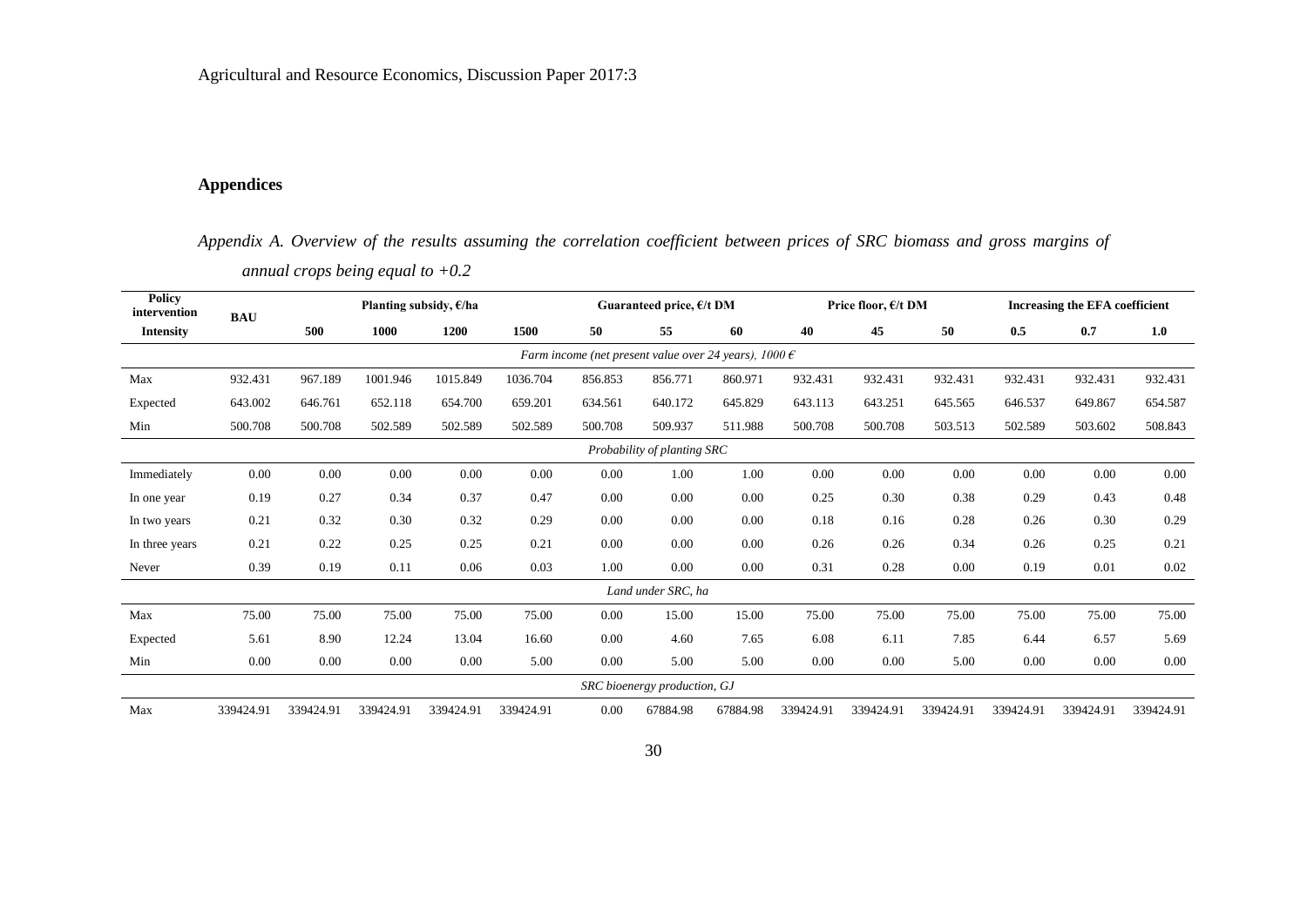| Expected                                                                                                | 30466.78 | 48313.74 | 66484.29 | 70832.32 | 90152.39  | 0.00        | 25004.30                                    | 41536.56    | 32998.89                                                                                                                                                     | 33202.54 | 42647.61 | 34974.34 | 35680.35 | 30905.77 |
|---------------------------------------------------------------------------------------------------------|----------|----------|----------|----------|-----------|-------------|---------------------------------------------|-------------|--------------------------------------------------------------------------------------------------------------------------------------------------------------|----------|----------|----------|----------|----------|
| Min                                                                                                     | 0.00     | 0.00     | 0.00     | 0.00     | 16971.25  | 0.00        | 22628.33                                    | 22628.33    | 0.00                                                                                                                                                         | 0.00     | 22628.33 | 0.00     | 0.00     | 0.00     |
| Change in bioenergy production compared with BAU, GJ (including energy absorbed by annual arable crops) |          |          |          |          |           |             |                                             |             |                                                                                                                                                              |          |          |          |          |          |
| Expected                                                                                                | ٠        | 17689.22 | 35697.37 | 40008.32 | 59152.11  | $-30197.50$ | $-5414.20$                                  | 10971.94    | 2509.05                                                                                                                                                      | 2711.58  | 12073.17 | 4467.72  | 5167.49  | 435.11   |
| Age of SRC plantation, years                                                                            |          |          |          |          |           |             |                                             |             |                                                                                                                                                              |          |          |          |          |          |
| Expected                                                                                                | 20.00    | 20.00    | 19.98    | 19.98    | 19.91     | $0.00\,$    | 20.00                                       | 20.00       | 19.92                                                                                                                                                        | 20.00    | 20.00    | 20.00    | 20.00    | 20.00    |
| Expected area under alternative crops, ha                                                               |          |          |          |          |           |             |                                             |             |                                                                                                                                                              |          |          |          |          |          |
| More<br>profitable<br>arable crop                                                                       | 83.93    | 83.79    | 81.71    | 81.77    | 78.68     | 80.01       | 89.86                                       | 88.12       | 84.59                                                                                                                                                        | 84.96    | 87.42    | 86.17    | 88.34    | 87.22    |
| Less<br>profitable<br>arable crop                                                                       | 8.79     | 6.03     | 5.00     | 4.21     | 3.83      | 17.21       | 4.53                                        | 3.60        | 7.81                                                                                                                                                         | 7.48     | 3.79     | 6.19     | 4.12     | 6.53     |
| Set-aside                                                                                               | 1.67     | 1.27     | 1.05     | 0.98     | 0.89      | 2.79        | 1.00                                        | 0.63        | 1.53                                                                                                                                                         | 1.45     | 0.94     | 1.19     | 0.97     | 0.55     |
| Catch crops                                                                                             | 6.83     | 6.42     | 6.05     | 5.66     | 5.44      | 7.38        | 8.74                                        | 6.90        | 6.84                                                                                                                                                         | 7.06     | 7.06     | 4.32     | 2.78     | 1.16     |
|                                                                                                         |          |          |          |          |           |             | Total governmental expenditures, $\epsilon$ |             |                                                                                                                                                              |          |          |          |          |          |
| Max                                                                                                     | 0.00     | 37500.00 | 75000.00 | 90000.00 | 112500.00 | 0.00        | 74993.40                                    | 99825.67    | 9935.02                                                                                                                                                      | 17620.94 | 43334.95 | 0.00     | 0.00     | 0.00     |
| Expected                                                                                                | 0.00     | 5337.75  | 14735.50 | 18795.00 | 30104.25  | 0.00        | 7323.19                                     | 23672.29    | 592.38                                                                                                                                                       | 2118.48  | 7549.51  | 0.00     | 0.00     | 0.00     |
| Min                                                                                                     | 0.00     | 0.00     | 0.00     | 0.00     | 7500.00   | 0.00        | -42384.29                                   | $-91348.48$ | 0.00                                                                                                                                                         | 0.00     | 0.00     | 0.00     | 0.00     | 0.00     |
|                                                                                                         |          |          |          |          |           |             |                                             |             | Governmental expenditures per 1 GJ of increase in bioenergy production compared with BAU, $E/GJ$ (only states-of-nature with increase in bioenergy included) |          |          |          |          |          |
| Max                                                                                                     | ٠        | 0.45     | 0.89     | 1.07     | 1.00      | 0.00        | 1.33                                        | 1.89        | 0.39                                                                                                                                                         | 0.70     | 1.18     |          |          |          |
| Expected                                                                                                |          | 0.20     | 0.39     | 0.41     | 0.44      | 0.00        | 0.70                                        | 0.97        | 0.11                                                                                                                                                         | 0.25     | 0.48     |          |          |          |
| Min                                                                                                     |          | 0.11     | 0.22     | 0.27     | 0.33      | 0.00        | $-0.05$                                     | $-1.13$     | 0.00                                                                                                                                                         | 0.00     | 0.00     |          |          |          |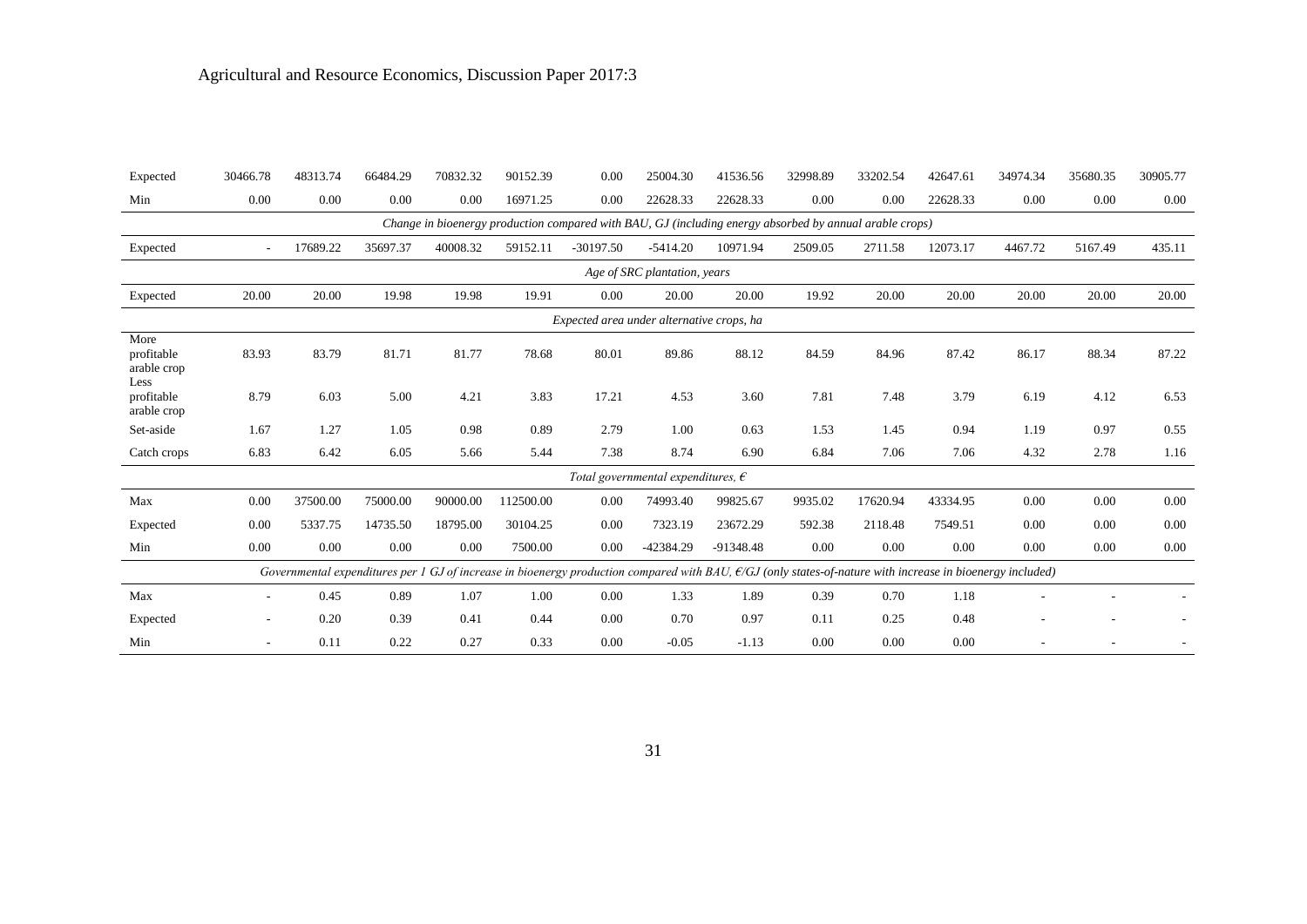|                                                                |                             |           | $\mathbf \sigma$         |           |           |         |                              |          |           |                     |           |           |                                |           |
|----------------------------------------------------------------|-----------------------------|-----------|--------------------------|-----------|-----------|---------|------------------------------|----------|-----------|---------------------|-----------|-----------|--------------------------------|-----------|
| <b>Policy</b><br>intervention                                  | <b>BAU</b>                  |           | Planting subsidy, $E/ha$ |           |           |         | Guaranteed price, $E/t$ DM   |          |           | Price floor, €/t DM |           |           | Increasing the EFA coefficient |           |
| <b>Intensity</b>                                               |                             | 500       | 1000                     | 1200      | 1500      | 50      | 55                           | 60       | 40        | 45                  | 50        | 0.5       | 0.7                            | 1.0       |
| Farm income (net present value over 24 years), 1000 $\epsilon$ |                             |           |                          |           |           |         |                              |          |           |                     |           |           |                                |           |
| Max                                                            | 830.556                     | 862.941   | 895.327                  | 908.281   | 927.712   | 832.519 | 833.697                      | 837.897  | 830.556   | 830.556             | 831.752   | 835.066   | 835.066                        | 851.629   |
| Expected                                                       | 643.462                     | 647.205   | 652.233                  | 654.884   | 658.771   | 636.230 | 641.841                      | 647.701  | 643.290   | 644.439             | 646.115   | 647.490   | 650.052                        | 655.820   |
| Min                                                            | 497.914                     | 497.914   | 493.233                  | 494.092   | 495.381   | 495.122 | 502.246                      | 516.402  | 497.914   | 496.994             | 500.742   | 492.957   | 496.976                        | 503.370   |
|                                                                | Probability of planting SRC |           |                          |           |           |         |                              |          |           |                     |           |           |                                |           |
| Immediately                                                    | 0.00                        | 0.00      | 0.00                     | 0.00      | 0.00      | 0.00    | 1.00                         | 1.00     | 0.00      | 0.00                | 0.00      | 0.00      | 0.00                           | $0.00\,$  |
| In one year                                                    | 0.23                        | 0.20      | 0.30                     | 0.35      | 0.35      | 0.00    | 0.00                         | 0.00     | 0.20      | 0.23                | 0.43      | 0.25      | 0.36                           | 0.42      |
| In two years                                                   | 0.20                        | 0.29      | 0.28                     | 0.30      | 0.32      | 0.00    | 0.00                         | 0.00     | 0.22      | 0.25                | 0.26      | 0.30      | 0.32                           | 0.34      |
| In three years                                                 | 0.27                        | 0.25      | 0.27                     | 0.30      | 0.28      | 0.00    | 0.00                         | 0.00     | 0.29      | 0.34                | 0.30      | 0.33      | 0.32                           | 0.22      |
| Never                                                          | 0.31                        | 0.25      | 0.14                     | 0.04      | 0.06      | 1.00    | 0.00                         | 0.00     | 0.29      | 0.17                | 0.01      | 0.13      | 0.00                           | 0.02      |
|                                                                |                             |           |                          |           |           |         | Land under SRC, ha           |          |           |                     |           |           |                                |           |
| Max                                                            | 75.00                       | 75.00     | 75.00                    | 75.00     | 75.00     | 0.00    | 15.00                        | 15.00    | 75.00     | 75.00               | 75.00     | 75.00     | 75.00                          | 75.00     |
| Expected                                                       | 5.98                        | 8.73      | 10.50                    | 11.53     | 12.56     | 0.00    | 4.80                         | 7.90     | 6.24      | 6.50                | 7.97      | 7.09      | 7.20                           | 6.25      |
| Min                                                            | 0.00                        | 0.00      | 0.00                     | 0.00      | 0.00      | 0.00    | 5.00                         | 5.00     | 0.00      | 0.00                | 0.00      | 0.00      | 5.00                           | 0.00      |
|                                                                |                             |           |                          |           |           |         | SRC bioenergy production, GJ |          |           |                     |           |           |                                |           |
| Max                                                            | 339424.91                   | 339424.91 | 339424.91                | 339424.91 | 339424.91 | 0.00    | 67884.98                     | 67884.98 | 339424.91 | 339424.91           | 339424.91 | 339424.91 | 339424.91                      | 339424.91 |
| Expected                                                       | 32498.80                    | 47415.40  | 57032.44                 | 62642.00  | 68232.33  | 0.00    | 26045.20                     | 42916.89 | 33867.82  | 35303.58            | 43273.85  | 38486.26  | 39101.75                       | 33915.34  |
| Min                                                            | 0.00                        | 0.00      | 0.00                     | 0.00      | 0.00      | 0.00    | 22628.33                     | 22628.33 | 0.00      | 0.00                | 0.00      | 0.00      | 22628.33                       | 0.00      |
|                                                                |                             |           |                          |           |           |         |                              |          |           |                     |           |           |                                |           |

*Appendix B. Overview of the results assuming the correlation coefficient between prices of SRC biomass and gross margins of annual crops being equal to -0.2*

*Change in bioenergy production compared with BAU, GJ (including energy absorbed by annual arable crops)*